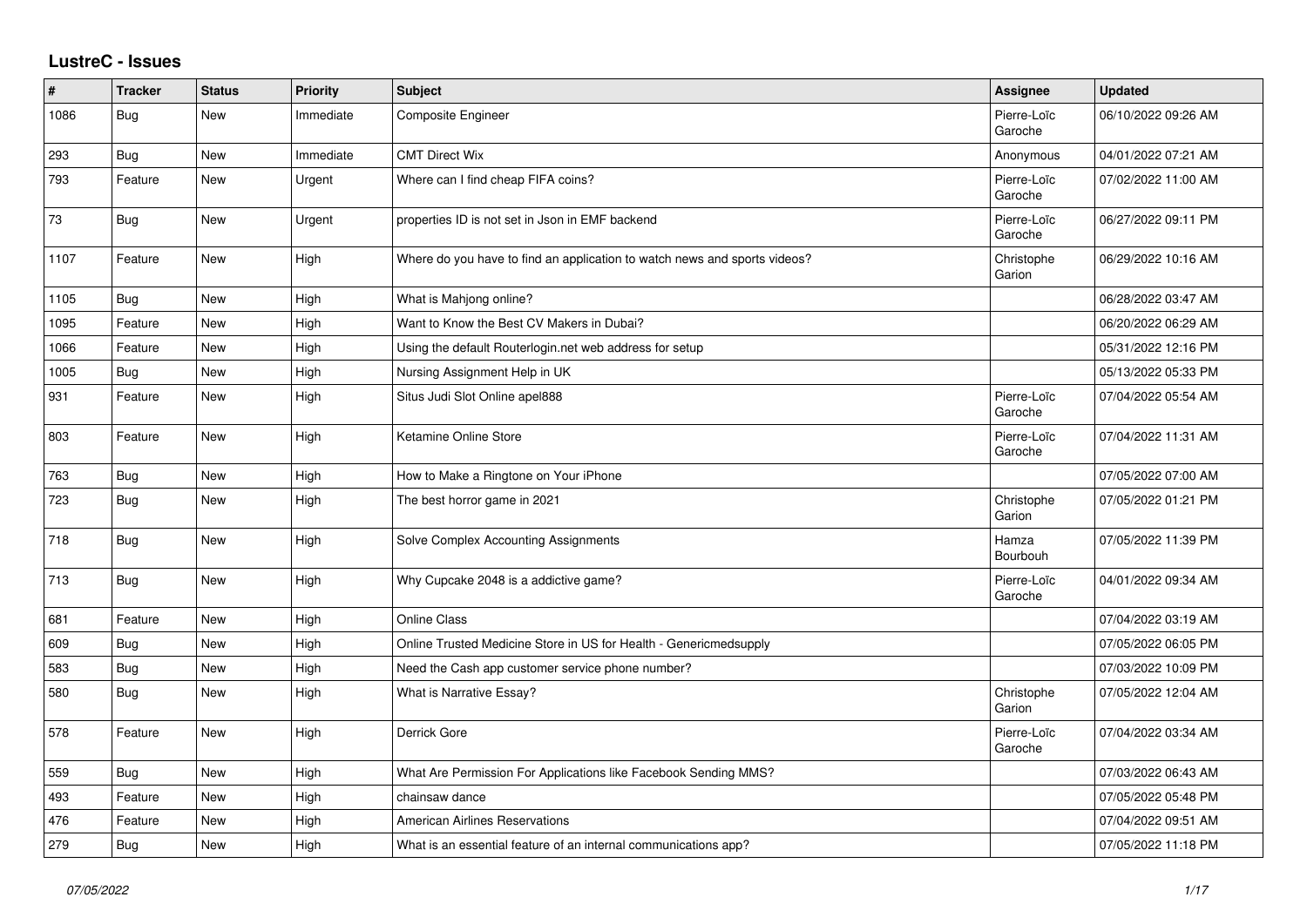| $\pmb{\#}$ | <b>Tracker</b> | <b>Status</b> | <b>Priority</b> | Subject                                                                                            | Assignee               | <b>Updated</b>      |
|------------|----------------|---------------|-----------------|----------------------------------------------------------------------------------------------------|------------------------|---------------------|
| 273        | <b>Bug</b>     | New           | High            | assignment help online                                                                             |                        | 04/01/2022 08:17 AM |
| 216        | Feature        | New           | High            | Barry Keoghan                                                                                      | Pierre-Loïc<br>Garoche | 07/03/2022 11:43 PM |
| 152        | Bug            | New           | High            | professional bridal makeup artist                                                                  | Christophe<br>Garion   | 06/26/2022 05:44 PM |
| 96         | Bug            | Resolved      | High            | Lustrec installation failed                                                                        | Pierre-Loïc<br>Garoche | 04/01/2022 08:11 AM |
| 92         | <b>Bug</b>     | New           | High            | expression should have been normalized in EMF backend                                              | Pierre-Loïc<br>Garoche | 07/05/2022 06:51 PM |
| 1145       | <b>Bug</b>     | New           | Normal          | IHG Is Extending Its Already Impressive Roster with a New Luxury Collection of Independent Hotels? |                        | 07/05/2022 12:50 PM |
| 1144       | Bug            | New           | Normal          | <b>Tour Packages</b>                                                                               |                        | 07/05/2022 07:55 AM |
| 1143       | <b>Bug</b>     | New           | Normal          | Soap2day                                                                                           |                        | 07/04/2022 11:04 AM |
| 1142       | Feature        | New           | Normal          | Watch Free Sports Online                                                                           |                        | 07/04/2022 11:03 AM |
| 1141       | Feature        | New           | Normal          | Retro Bowl game free                                                                               |                        | 07/04/2022 10:59 AM |
| 1140       | Feature        | New           | Normal          | GTA San Andreas Mod Apk                                                                            |                        | 07/04/2022 04:20 AM |
| 1139       | Feature        | New           | Normal          | GTA San Andreas Mod Apk                                                                            |                        | 07/02/2022 04:58 AM |
| 1138       | Feature        | New           | Normal          | GTA San Andreas Mod Apk                                                                            |                        | 07/02/2022 04:56 AM |
| 1137       | Bug            | New           | Normal          | Professional report                                                                                |                        | 07/01/2022 05:19 PM |
| 1136       | <b>Bug</b>     | New           | Normal          | Can I Talk To A Live Person At Facebook? Clarify Concerns Effectively                              |                        | 07/01/2022 08:10 AM |
| 1135       | Bug            | New           | Normal          | How to word games - 5 letter words                                                                 |                        | 07/01/2022 05:52 AM |
| 1134       | <b>Bug</b>     | New           | Normal          | Is WhatsApp Aero Worth Downloading?                                                                |                        | 07/01/2022 04:03 AM |
| 1133       | <b>Bug</b>     | New           | Normal          | Flagle, what is it?                                                                                |                        | 06/30/2022 10:37 AM |
| 1132       | Bug            | New           | Normal          | Registration process on Huobi                                                                      |                        | 06/30/2022 05:10 AM |
| 1131       | Bug            | New           | Normal          | Calculatrice Forex pour calculer les paramètres de la copie des transactions                       |                        | 06/29/2022 07:24 PM |
| 1129       | <b>Bug</b>     | New           | Normal          | how to enable direct deposit on cash app?                                                          |                        | 06/28/2022 10:44 AM |
| 1128       | <b>Bug</b>     | New           | Normal          | cvjvfbdi                                                                                           | Hamza<br>Bourbouh      | 06/27/2022 01:52 PM |
| 1127       | Bug            | New           | Normal          | Is there any support to find Google Feud answers?                                                  |                        | 06/27/2022 04:27 AM |
| 1126       | Bug            | New           | Normal          | 1PLSD                                                                                              |                        | 06/25/2022 09:36 AM |
| 1125       | <b>Bug</b>     | New           | Normal          | What is Wordscapes?                                                                                |                        | 06/24/2022 09:05 AM |
| 1124       | Bug            | New           | Normal          | Cookie clicker unblocked                                                                           |                        | 06/24/2022 05:14 AM |
| 1123       | <b>Bug</b>     | New           | Normal          | Where To Watch FIFA World Cup 2022                                                                 |                        | 06/24/2022 03:51 AM |
| 1122       | <b>Bug</b>     | New           | Normal          | Count the number of words on the Microsoft Word application in the phone                           |                        | 06/23/2022 04:19 AM |
| 1121       | <b>Bug</b>     | New           | Normal          | LustreC do not run                                                                                 |                        | 06/22/2022 08:43 AM |
| 1120       | <b>Bug</b>     | New           | Normal          | Summary of 5 best coloring apps on phones                                                          |                        | 07/05/2022 08:31 AM |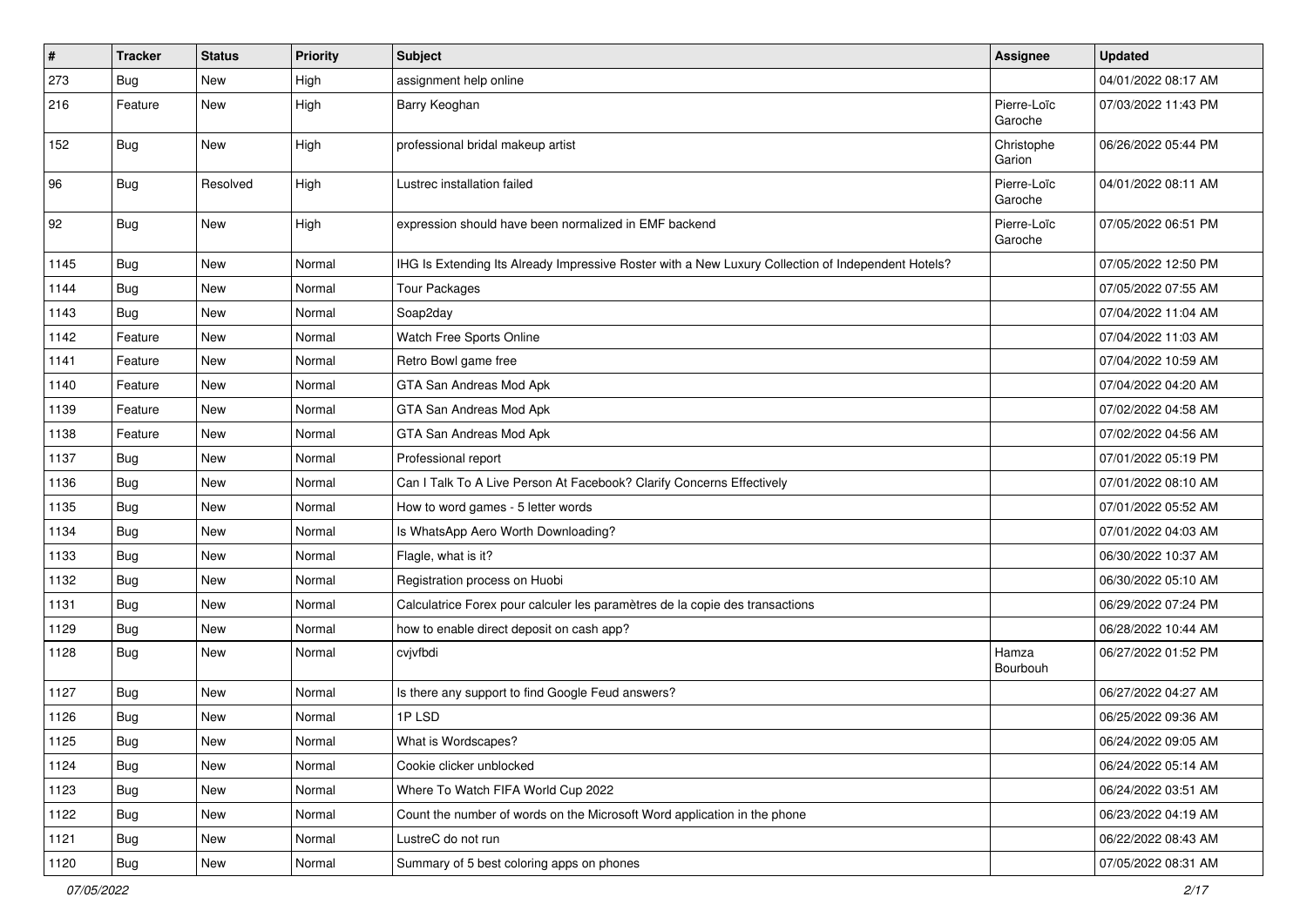| $\sharp$ | <b>Tracker</b> | <b>Status</b> | Priority | Subject                                                                                                                                                  | Assignee               | <b>Updated</b>      |
|----------|----------------|---------------|----------|----------------------------------------------------------------------------------------------------------------------------------------------------------|------------------------|---------------------|
| 1119     | <b>Bug</b>     | New           | Normal   | Klondike Solitaire                                                                                                                                       |                        | 06/27/2022 03:00 PM |
| 1118     | Bug            | <b>New</b>    | Normal   | <b>Gameplay Minecraft</b>                                                                                                                                |                        | 06/27/2022 10:33 AM |
| 1117     | Bug            | New           | Normal   | Equal Words - Word search game for PC and Windows Phone                                                                                                  |                        | 06/29/2022 04:58 AM |
| 1116     | Bug            | New           | Normal   | ipTV smarts pro                                                                                                                                          |                        | 06/29/2022 09:27 AM |
| 1115     | Bug            | New           | Normal   | How to access your saved favorite Tiktok                                                                                                                 |                        | 06/28/2022 03:59 PM |
| 1114     | Bug            | New           | Normal   | To control the car, all you must do is click to go left or right and release the button to go straight.                                                  |                        | 07/05/2022 09:01 AM |
| 1113     | Bug            | New           | Normal   | Press the button to control your car                                                                                                                     |                        | 06/20/2022 12:09 PM |
| 1112     | Bug            | New           | Normal   | What Cash App Policy Says If Random Person Sent Me Money On Cash App?                                                                                    |                        | 06/27/2022 02:39 AM |
| 1111     | Bug            | New           | Normal   | LOLBeans is a fun battle royale game where you race with other players while avoiding obstacles. Reach<br>the end of the course in competitive gameplay! |                        | 07/04/2022 12:23 PM |
| 1110     | Bug            | New           | Normal   | Six Guns Mod Apk Answers Your Questions                                                                                                                  | Pierre-Loïc<br>Garoche | 06/28/2022 06:26 PM |
| 1109     | Feature        | <b>New</b>    | Normal   | Six Guns Mod Apk Answers Your Questions                                                                                                                  | Christophe<br>Garion   | 06/26/2022 09:12 AM |
| 1108     | Bug            | New           | Normal   | Six Guns Mod Apk Answers Your Questions                                                                                                                  |                        | 07/05/2022 03:27 AM |
| 1106     | Bug            | New           | Normal   | How Do I Get Cash App ++ Without Confronting Any Technical Glitches?                                                                                     |                        | 06/25/2022 09:53 PM |
| 1104     | Bug            | New           | Normal   | Idle game fix bug                                                                                                                                        |                        | 07/05/2022 11:42 AM |
| 1103     | Bug            | New           | Normal   | Idle game fix bug                                                                                                                                        |                        | 06/25/2022 09:08 PM |
| 1102     | Bug            | New           | Normal   | Charlottesville Travel Guide ?                                                                                                                           |                        | 07/04/2022 12:20 PM |
| 1101     | Bug            | New           | Normal   | How to Delete Cash App History at once?                                                                                                                  |                        | 06/27/2022 01:33 PM |
| 1099     | Feature        | <b>New</b>    | Normal   | Whatsapp Plus - A New Way Of Communicating                                                                                                               |                        | 06/28/2022 07:57 AM |
| 1098     | Bug            | New           | Normal   | Life of a Fisherman                                                                                                                                      |                        | 07/03/2022 10:56 PM |
| 1097     | <b>Bug</b>     | <b>New</b>    | Normal   | Race and experience new life.                                                                                                                            |                        | 06/26/2022 04:22 PM |
| 1096     | Bug            | New           | Normal   | Race and experience new life.                                                                                                                            |                        | 06/26/2022 06:07 PM |
| 1094     | Bug            | New           | Normal   | What time does direct deposit hit Cash App?                                                                                                              |                        | 06/14/2022 03:27 PM |
| 1093     | Bug            | New           | Normal   | Uniswap Exchange                                                                                                                                         | Christophe<br>Garion   | 06/14/2022 11:55 AM |
| 1092     | Bug            | New           | Normal   | Ellison Estate Vineyard                                                                                                                                  |                        | 06/20/2022 12:03 PM |
| 1091     | Bug            | New           | Normal   | Find family fun indoors and outdoors in the Jungfrau Region                                                                                              |                        | 06/14/2022 09:33 AM |
| 1090     | <b>Bug</b>     | New           | Normal   | Pay Someone To Do My Assignment                                                                                                                          |                        | 06/11/2022 03:15 PM |
| 1089     | <b>Bug</b>     | New           | Normal   | Pay Someone To Do My Assignment                                                                                                                          |                        | 06/15/2022 04:44 AM |
| 1088     | <b>Bug</b>     | New           | Normal   | Health And Fitness Tips 2022                                                                                                                             | Pierre-Loïc<br>Garoche | 06/20/2022 06:42 AM |
| 1087     | <b>Bug</b>     | New           | Normal   | How do new writers start out?                                                                                                                            |                        | 06/29/2022 10:43 AM |
| 1085     | Feature        | New           | Normal   | dcvghdcc asgdvgd dveduqwv ajdhvwd                                                                                                                        |                        | 06/09/2022 03:46 PM |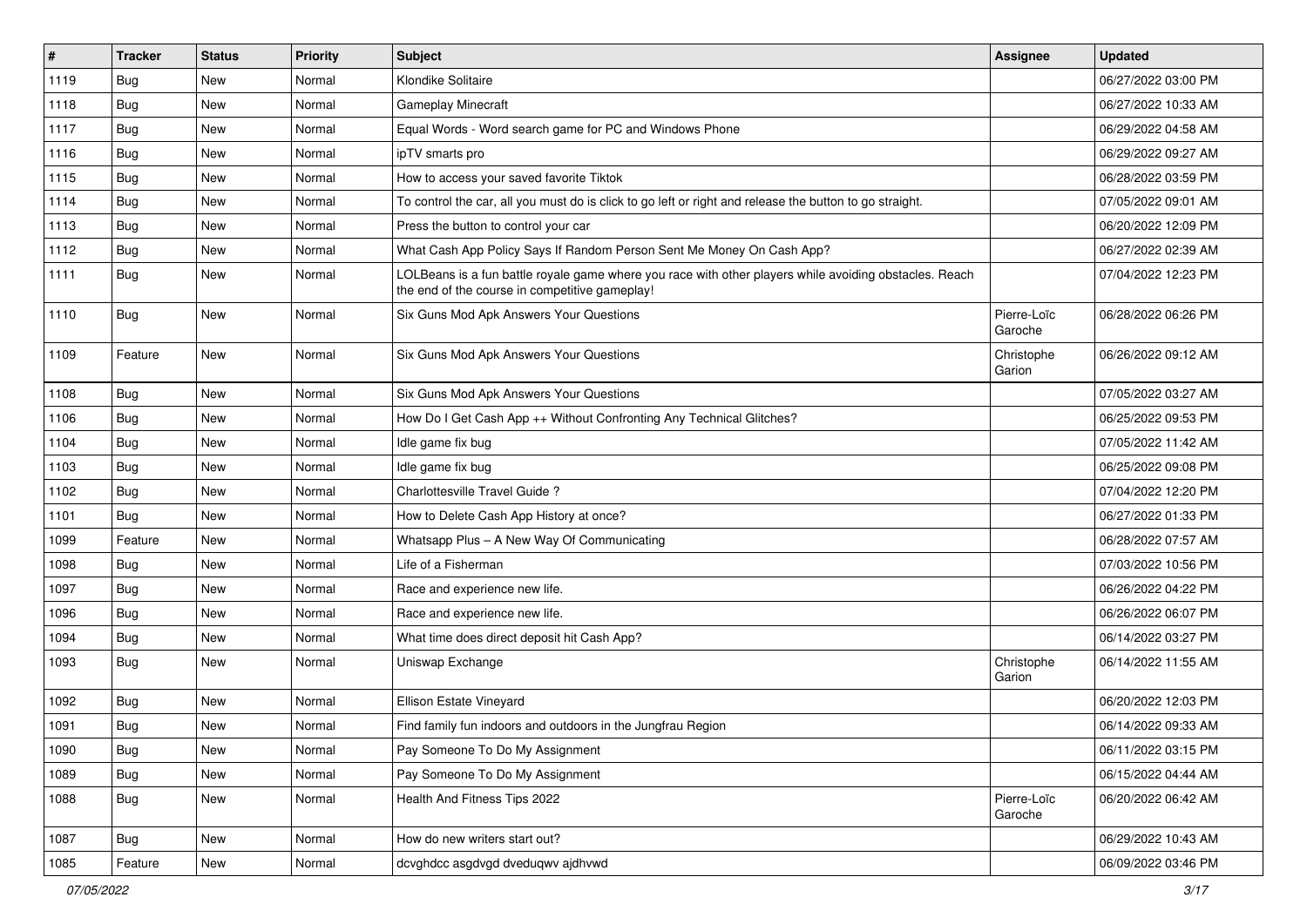| $\#$ | <b>Tracker</b> | <b>Status</b> | <b>Priority</b> | <b>Subject</b>                                              | <b>Assignee</b>        | <b>Updated</b>      |
|------|----------------|---------------|-----------------|-------------------------------------------------------------|------------------------|---------------------|
| 1084 | <b>Bug</b>     | New           | Normal          | <b>Trippie Redd</b>                                         |                        | 06/11/2022 09:05 AM |
| 1083 | Bug            | New           | Normal          | coin base review                                            |                        | 06/11/2022 09:13 AM |
| 1082 | Bug            | New           | Normal          | Reset chime bank password without phone number              |                        | 06/15/2022 11:56 AM |
| 1081 | Feature        | New           | Normal          | drift boss- the best driftitng game                         |                        | 06/15/2022 05:56 AM |
| 1080 | <b>Bug</b>     | New           | Normal          | How to use Math Wallet   Nexo wallet   CoinTiger Exchange   |                        | 06/15/2022 11:56 AM |
| 1079 | <b>Bug</b>     | New           | Normal          | How to get cheap psychology assignment?                     |                        | 06/15/2022 06:00 AM |
| 1078 | Bug            | New           | Normal          | What Bank Is Cash App On Plaid? Find Clarity And Assistance |                        | 06/15/2022 11:56 AM |
| 1077 | <b>Bug</b>     | New           | Normal          | Les excellentes façons d'utiliser ces images                |                        | 07/05/2022 07:34 PM |
| 1076 | Bug            | New           | Normal          | DedicatedHosting4u                                          |                        | 06/11/2022 09:15 AM |
| 1074 | Bug            | New           | Normal          | Dissertation writing help at economical rates!              | Christophe<br>Garion   | 06/06/2022 04:48 PM |
| 1073 | Bug            | New           | Normal          | Cricut Design Space                                         |                        | 07/01/2022 06:20 AM |
| 1072 | <b>Bug</b>     | New           | Normal          | ij.start canon                                              |                        | 06/21/2022 06:56 PM |
| 1071 | Bug            | New           | Normal          | Cinema HD Review - Cinemahdv2.net                           |                        | 06/21/2022 06:54 PM |
| 1070 | Feature        | New           | Normal          | <b>Tableau Consulting Expertise</b>                         |                        | 06/09/2022 11:50 AM |
| 1069 | <b>Bug</b>     | New           | Normal          | how to get cash app support phone number 24*7 available     |                        | 06/29/2022 05:37 PM |
| 1068 | Bug            | New           | Normal          | 123.hp.com/laserjet                                         |                        | 05/31/2022 12:22 PM |
| 1067 | Bug            | New           | Normal          | Cricut.com/setup                                            |                        | 05/31/2022 12:19 PM |
| 1065 | <b>Bug</b>     | New           | Normal          | The top foreign language training game in 2022              |                        | 06/07/2022 04:05 AM |
| 1064 | <b>Bug</b>     | New           | Normal          | How to delete Cash App history?                             | Pierre-Loïc<br>Garoche | 06/11/2022 10:29 AM |
| 1063 | Bug            | <b>New</b>    | Normal          | 123.hp.com/laserjet                                         |                        | 05/28/2022 12:27 PM |
| 1062 | Bug            | New           | Normal          | Cricut.com/setup                                            |                        | 05/28/2022 12:26 PM |
| 1061 | <b>Bug</b>     | New           | Normal          | Cricut.com/setup                                            |                        | 05/28/2022 12:24 PM |
| 1060 | <b>Bug</b>     | New           | Normal          | How to Use Panda Helper to Speed Up Your iOS                |                        | 05/28/2022 09:12 AM |
| 1059 | <b>Bug</b>     | New           | Normal          | 123.hp.com/laserjet                                         |                        | 05/28/2022 08:29 AM |
| 1058 | <b>Bug</b>     | New           | Normal          | Cricut.com/setup                                            |                        | 05/28/2022 08:28 AM |
| 1057 | Bug            | New           | Normal          | <b>CCPlay Education Edition APK</b>                         |                        | 06/07/2022 04:07 AM |
| 1056 | Feature        | New           | Normal          | Online Class Issues                                         |                        | 05/28/2022 12:44 AM |
| 1055 | Bug            | New           | Normal          | seo apk                                                     | Pierre-Loïc<br>Garoche | 05/27/2022 06:23 AM |
| 1054 | <b>Bug</b>     | New           | Normal          | Apkmodule                                                   | Pierre-Loïc<br>Garoche | 05/26/2022 03:37 PM |
| 1053 | Bug            | New           | Normal          | Game Geometry Dash                                          |                        | 05/26/2022 11:30 AM |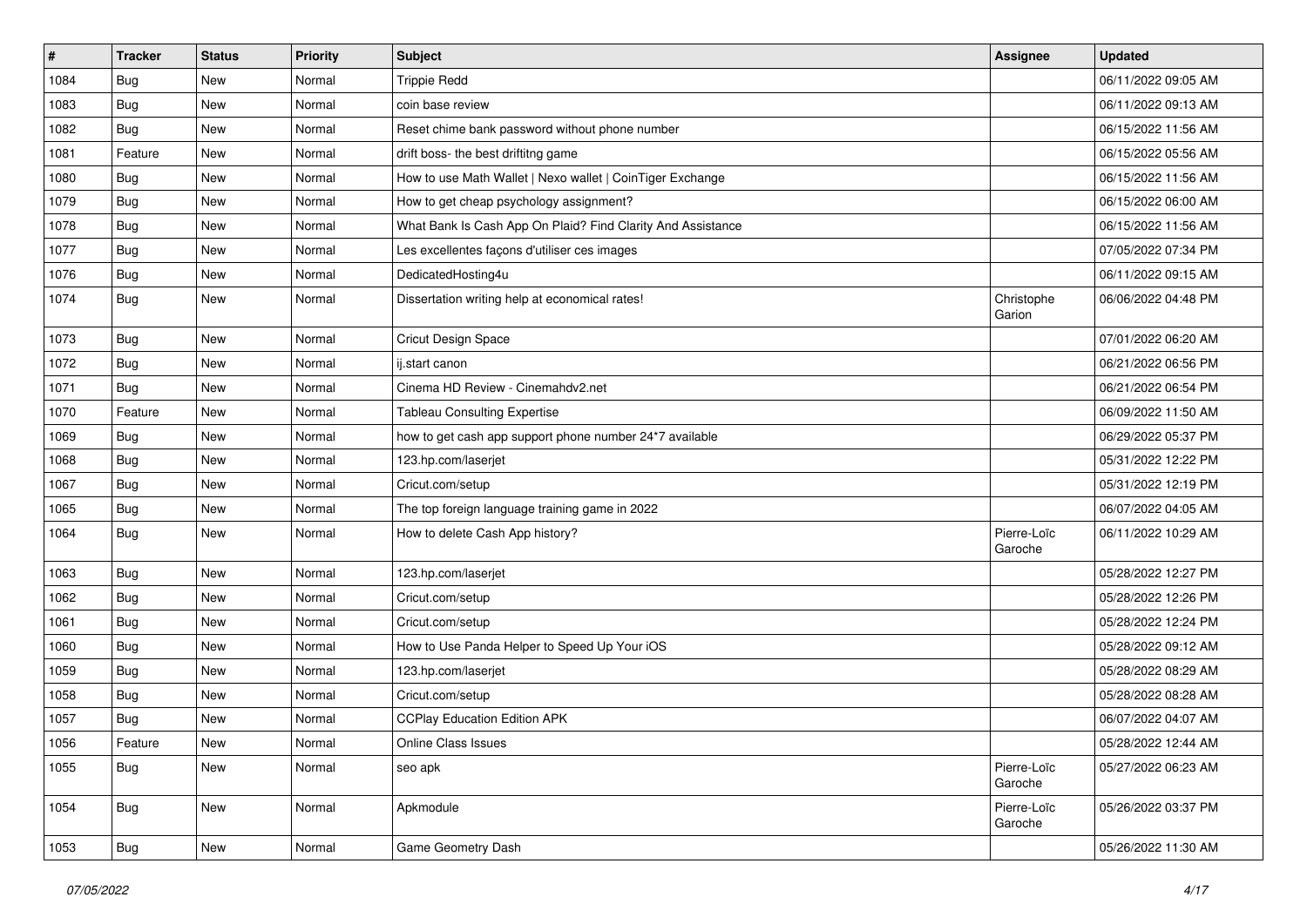| $\sharp$ | <b>Tracker</b> | <b>Status</b> | <b>Priority</b> | Subject                                                                  | <b>Assignee</b>        | <b>Updated</b>      |
|----------|----------------|---------------|-----------------|--------------------------------------------------------------------------|------------------------|---------------------|
| 1052     | <b>Bug</b>     | New           | Normal          | Build Now GG is a new battle royale game.                                |                        | 05/26/2022 04:24 AM |
| 1051     | Bug            | <b>New</b>    | Normal          | Dental Supplies USA                                                      |                        | 06/11/2022 09:20 PM |
| 1050     | Feature        | New           | Normal          | Best Smart Phone Repair in Delhi                                         |                        | 05/25/2022 10:33 AM |
| 1049     | Feature        | New           | Normal          | IT Software Company In Delhi                                             |                        | 05/27/2022 05:24 AM |
| 1048     | Bug            | New           | Normal          | So zeigen Sie ein Instagram-Profilbild an und vergrößern es              |                        | 05/25/2022 06:56 AM |
| 1047     | Bug            | New           | Normal          | Opensea                                                                  | Corentin<br>Lauverjat  | 05/24/2022 02:32 PM |
| 1046     | Bug            | New           | Normal          | 123.hp.com/laserjet                                                      |                        | 05/24/2022 10:46 AM |
| 1045     | <b>Bug</b>     | New           | Normal          | Cricut.com/setup                                                         |                        | 05/24/2022 10:45 AM |
| 1044     | Bug            | New           | Normal          | Can I Disapprove If Random Person Sent Me Money On Cash App?             |                        | 05/26/2022 03:51 PM |
| 1043     | Bug            | New           | Normal          | What Is The Right Way To Troubleshoot Cash App Transfer Failed Problems? |                        | 05/25/2022 01:16 PM |
| 1042     | Bug            | New           | Normal          | How to set up direct deposit on cash app?                                |                        | 05/25/2022 01:17 PM |
| 1041     | Bug            | New           | Normal          | Count words in Word on the computer                                      |                        | 05/27/2022 02:16 PM |
| 1040     | <b>Bug</b>     | New           | Normal          | thabet                                                                   |                        | 05/19/2022 08:05 PM |
| 1039     | Bug            | New           | Normal          | How to Get Tickmill Bonuses for Free                                     |                        | 05/26/2022 05:43 PM |
| 1038     | Bug            | New           | Normal          | How to Fix Canon Printer Offline ISsue                                   | Pierre-Loïc<br>Garoche | 05/27/2022 05:25 AM |
| 1037     | Feature        | New           | Normal          | 1p Isd                                                                   | Christophe<br>Garion   | 05/19/2022 05:25 AM |
| 1036     | Bug            | New           | Normal          | <b>VPS Material</b>                                                      |                        | 05/18/2022 09:34 PM |
| 1035     | Bug            | New           | Normal          | how to relieve spam score                                                | Pierre-Loïc<br>Garoche | 05/18/2022 11:39 AM |
| 1034     | Bug            | New           | Normal          | Download Teaching Feeling For Android                                    |                        | 05/20/2022 09:25 AM |
| 1033     | Bug            | New           | Normal          | The best slope 2 online games to play right now                          |                        | 05/17/2022 10:55 AM |
| 1032     | <b>Bug</b>     | New           | Normal          | How To Play The Wordle Game                                              |                        | 05/17/2022 10:37 AM |
| 1031     | Bug            | New           | Normal          | <b>IAFT Traders Union</b>                                                |                        | 05/16/2022 03:14 PM |
| 1030     | Bug            | New           | Normal          | <b>IAFT Traders Union</b>                                                |                        | 05/16/2022 03:13 PM |
| 1029     | <b>Bug</b>     | New           | Normal          | 5 Reasons Why People Love Coloring Pages?                                |                        | 05/16/2022 11:53 AM |
| 1028     | <b>Bug</b>     | New           | Normal          | The Best Free Online Game to Play with Friends                           |                        | 05/16/2022 05:00 AM |
| 1027     | <b>Bug</b>     | New           | Normal          | Word hurdle: Viral and Fun Online Game                                   |                        | 06/25/2022 06:13 PM |
| 1026     | <b>Bug</b>     | New           | Normal          | New Puzzle Game for All Age - Dordle                                     |                        | 06/25/2022 06:17 PM |
| 1025     | <b>Bug</b>     | New           | Normal          | how to change the logo in wordpress                                      |                        | 06/25/2022 06:20 PM |
| 1024     | Bug            | New           | Normal          | How to choose the right broker                                           |                        | 06/25/2022 06:23 PM |
| 1023     | Bug            | New           | Normal          | Questions That Are Typically Asked About Trap The Cat                    |                        | 05/14/2022 03:51 AM |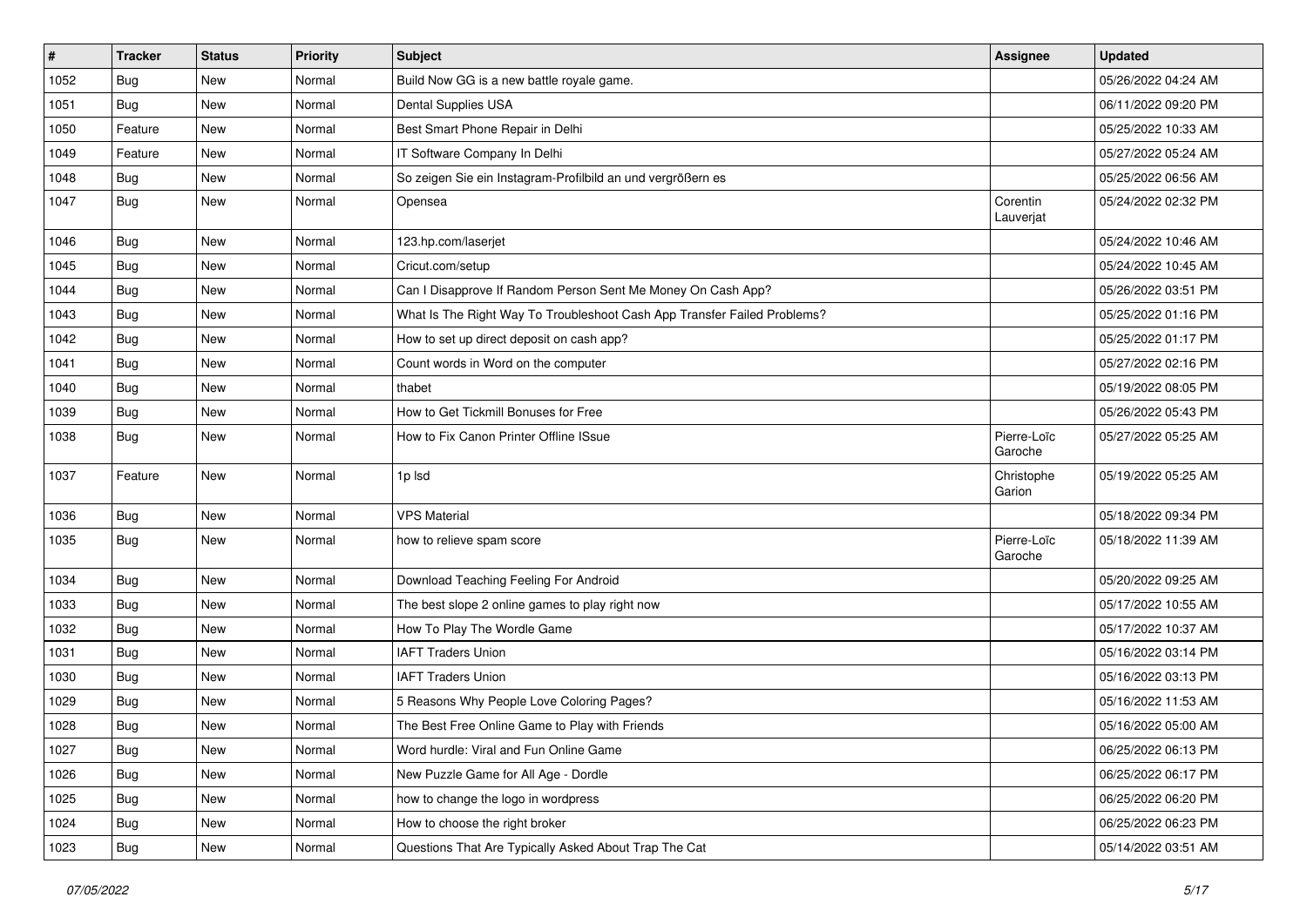| #    | <b>Tracker</b> | <b>Status</b> | <b>Priority</b> | Subject                                                                       | Assignee               | <b>Updated</b>      |
|------|----------------|---------------|-----------------|-------------------------------------------------------------------------------|------------------------|---------------------|
| 1022 | Bug            | New           | Normal          | 123.hp.com/laserjet                                                           |                        | 05/13/2022 01:25 PM |
| 1021 | <b>Bug</b>     | New           | Normal          | Cricut.com/setup                                                              |                        | 05/26/2022 12:21 AM |
| 1020 | Bug            | New           | Normal          | Cricut.com/setup                                                              |                        | 05/13/2022 11:14 AM |
| 1019 | Bug            | New           | Normal          | Cricut.com/setup                                                              |                        | 05/13/2022 11:13 AM |
| 1018 | Bug            | New           | Normal          | So erhalten Sie ein kostenloses Hörbuch                                       |                        | 07/04/2022 03:37 AM |
| 1017 | Feature        | New           | Normal          | fleeing the complex                                                           | Hamza<br>Bourbouh      | 05/13/2022 06:33 AM |
| 1016 | Bug            | New           | Normal          | Klondike Solitaire                                                            |                        | 05/12/2022 09:03 AM |
| 1015 | Bug            | New           | Normal          | Is it possible to send books for free?                                        |                        | 05/11/2022 04:05 PM |
| 1014 | <b>Bug</b>     | New           | Normal          | how to get chime routing and account number ? chime routing number florida    |                        | 05/11/2022 12:42 PM |
| 1013 | <b>Bug</b>     | New           | Normal          | ij.start canon                                                                |                        | 05/11/2022 11:31 AM |
| 1012 | Bug            | New           | Normal          | Cricut.com/setup                                                              |                        | 05/11/2022 11:30 AM |
| 1011 | Bug            | New           | Normal          | Summary of 10 best coloring apps on phones                                    |                        | 05/11/2022 10:58 AM |
| 1010 | Bug            | New           | Normal          | what are the requirements to borrow money from cash app ? cash app borrow app | Pierre-Loïc<br>Garoche | 05/11/2022 09:29 AM |
| 1009 | Bug            | New           | Normal          | How to change routing number on Cash App?                                     |                        | 05/11/2022 07:13 AM |
| 1008 | <b>Bug</b>     | New           | Normal          | Who was the first black woman to anchor a newscast?                           |                        | 05/10/2022 03:13 PM |
| 1007 | Bug            | New           | Normal          | "ij.start canon                                                               |                        | 05/18/2022 10:40 AM |
| 1006 | Bug            | New           | Normal          | Cricut.com/setup                                                              |                        | 05/10/2022 01:22 PM |
| 1004 | Bug            | New           | Normal          | you get to pinch and drag a man with a very flexible face                     |                        | 05/10/2022 10:59 AM |
| 1003 | <b>Bug</b>     | New           | Normal          | Drift F1 is a drifting car game inspired by F1's tracks.                      | Pierre-Loïc<br>Garoche | 05/10/2022 10:52 AM |
| 1002 | Bug            | New           | Normal          | <b>Chemistry Assignment Help</b>                                              |                        | 06/04/2022 09:58 AM |
| 1001 | <b>Bug</b>     | New           | Normal          | Venmo Keep Saying Error?                                                      |                        | 06/27/2022 02:20 AM |
| 1000 | <b>Bug</b>     | New           | Normal          | Super easy way to zoom photos and upload to Instagram                         | Christophe<br>Garion   | 06/28/2022 06:14 PM |
| 999  | <b>Bug</b>     | New           | Normal          | Is there a way to find Google Feud answers?                                   |                        | 06/28/2022 01:27 AM |
| 998  | Bug            | New           | Normal          | Is It Hard to Solve Wordle An                                                 |                        | 06/27/2022 12:24 AM |
| 997  | <b>Bug</b>     | New           | Normal          | 123.hp.com/laserjet                                                           |                        | 06/28/2022 09:48 AM |
| 996  | <b>Bug</b>     | New           | Normal          | Cricut.com/setup                                                              |                        | 06/27/2022 07:12 AM |
| 995  | Feature        | New           | Normal          | "ij.start canon                                                               |                        | 06/27/2022 01:29 PM |
| 994  | Feature        | New           | Normal          | Cricut.com/setup                                                              |                        | 07/04/2022 09:23 AM |
| 993  | Bug            | New           | Normal          | IO Games Free Online                                                          |                        | 06/26/2022 09:41 AM |
| 992  | <b>Bug</b>     | New           | Normal          | So vergrößern Sie Ihr Instagram-Profilbild                                    |                        | 06/26/2022 11:29 PM |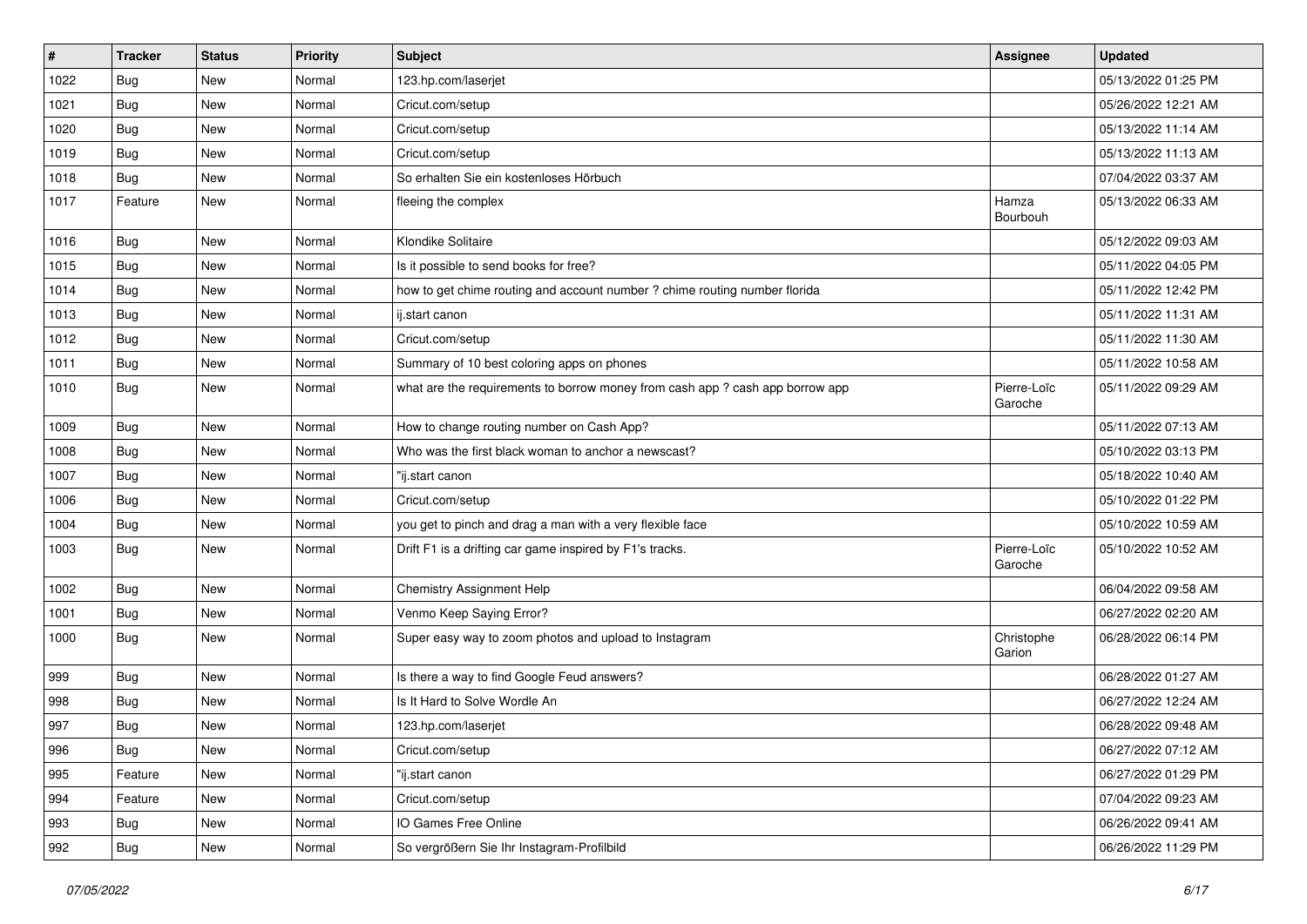| $\vert$ # | <b>Tracker</b> | <b>Status</b> | Priority | <b>Subject</b>                                                              | <b>Assignee</b>      | <b>Updated</b>      |
|-----------|----------------|---------------|----------|-----------------------------------------------------------------------------|----------------------|---------------------|
| 991       | Bug            | New           | Normal   | <b>MDMA MOLLY</b>                                                           |                      | 05/03/2022 12:03 AM |
| 990       | <b>Bug</b>     | New           | Normal   | Mushrooms                                                                   |                      | 06/26/2022 05:41 AM |
| 989       | Bug            | New           | Normal   | Barewoods Wax Cigar                                                         |                      | 07/04/2022 07:09 AM |
| 988       | <b>Bug</b>     | New           | Normal   | <b>Medicinal Mushrooms</b>                                                  |                      | 06/27/2022 09:33 AM |
| 987       | <b>Bug</b>     | New           | Normal   | <b>Medicinal Mushrooms</b>                                                  |                      | 06/27/2022 07:13 PM |
| 986       | <b>Bug</b>     | New           | Normal   | dbhdsvbhdf                                                                  | Christophe<br>Garion | 06/27/2022 04:12 PM |
| 985       | <b>Bug</b>     | New           | Normal   | Find out the vitality of Facebook Phone Number:                             |                      | 06/27/2022 05:39 AM |
| 984       | <b>Bug</b>     | New           | Normal   | How to disable, permanently delete Twitter account on phone, PC             |                      | 07/04/2022 07:11 AM |
| 983       | <b>Bug</b>     | New           | Normal   | Finding issue in tekken 3 game?                                             |                      | 06/28/2022 03:26 AM |
| 982       | Bug            | New           | Normal   | Five sites that let you download free scenarios for your iPhone             |                      | 05/07/2022 09:34 PM |
| 981       | Bug            | New           | Normal   | VidMate Mod APK                                                             |                      | 06/28/2022 11:24 AM |
| 980       | <b>Bug</b>     | New           | Normal   | Free Gas Cards for the Unemployed                                           |                      | 06/28/2022 02:54 PM |
| 979       | <b>Bug</b>     | New           | Normal   | Free Gas Cards for the Unemployed                                           |                      | 07/05/2022 03:45 PM |
| 978       | <b>Bug</b>     | New           | Normal   | Delamore Lodge is a place to stay.                                          |                      | 06/27/2022 04:57 AM |
| 977       | <b>Bug</b>     | New           | Normal   | Fans of the Old Country will like this book.                                |                      | 07/04/2022 06:54 AM |
| 976       | Bug            | New           | Normal   | How to delete the cash app account history right now?                       | Hamza<br>Bourbouh    | 06/28/2022 11:22 AM |
| 975       | <b>Bug</b>     | New           | Normal   | Payback 2 Mod APK                                                           |                      | 05/05/2022 10:56 AM |
| 974       | <b>Bug</b>     | <b>New</b>    | Normal   | Watch NCAA Football Live Streaming Free                                     |                      | 06/26/2022 05:33 PM |
| 973       | Feature        | New           | Normal   | Free NFL Streaming Sites                                                    |                      | 06/28/2022 06:27 AM |
| 972       | <b>Bug</b>     | New           | Normal   | How To Borrow Money From The Cash App? Get To Know About The Same           |                      | 04/25/2022 07:30 AM |
| 971       | Bug            | New           | Normal   | How Do I Check Balance On Cash App Card With Optimum Ease?                  |                      | 06/27/2022 08:16 PM |
| 970       | <b>Bug</b>     | New           | Normal   | The Amount Of Time Does Cash App Direct Deposit Time Take?                  |                      | 07/05/2022 02:33 AM |
| 969       | <b>Bug</b>     | <b>New</b>    | Normal   | Watch NCAA Football Live Match Free                                         |                      | 06/28/2022 01:31 PM |
| 968       | Feature        | <b>New</b>    | Normal   | watch nfl online free live streaming                                        |                      | 07/05/2022 04:47 PM |
| 967       | Feature        | New           | Normal   | stream live nfl games free online                                           |                      | 06/26/2022 10:09 AM |
| 966       | <b>Bug</b>     | New           | Normal   | How to Download the Filmes                                                  |                      | 06/27/2022 03:25 AM |
| 965       | <b>Bug</b>     | New           | Normal   | Go with cash app customer service to know where I can load my cash app card |                      | 06/28/2022 04:30 AM |
| 964       | Bug            | New           | Normal   | Can I Fix Cash App Transfer Failed Issues By Adding Sufficient Funds?       |                      | 07/03/2022 11:10 PM |
| 963       | Feature        | New           | Normal   | Why I am not getting cool cash app card designs- call experts               |                      | 07/05/2022 04:36 PM |
| 962       | Bug            | New           | Normal   | Kostenlose Hörbücher                                                        |                      | 06/26/2022 10:45 PM |
| 961       | <b>Bug</b>     | New           | Normal   | TeaTv is an Android                                                         |                      | 07/05/2022 12:43 AM |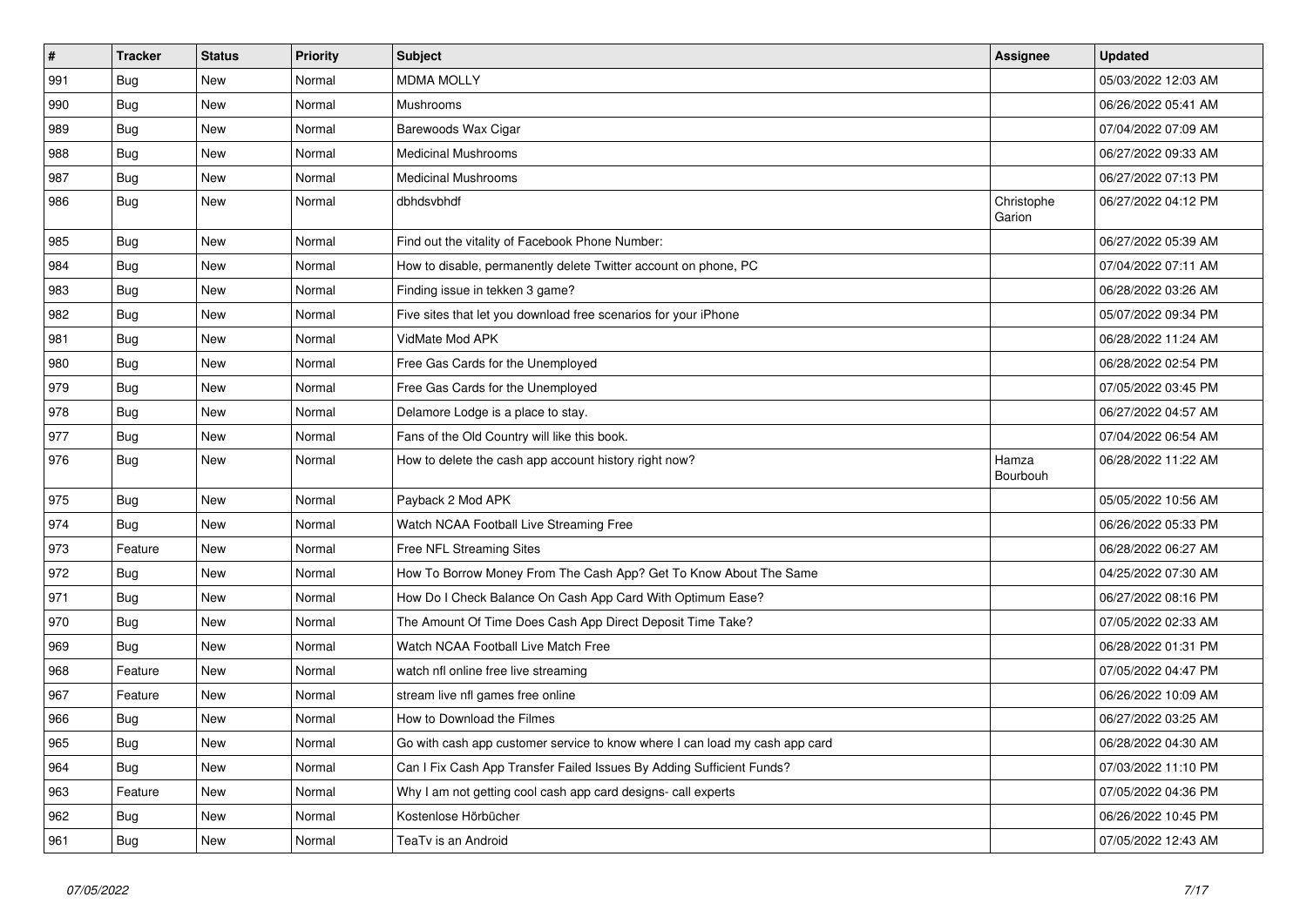| $\sharp$ | <b>Tracker</b> | <b>Status</b> | <b>Priority</b> | Subject                                                                                | Assignee               | <b>Updated</b>      |
|----------|----------------|---------------|-----------------|----------------------------------------------------------------------------------------|------------------------|---------------------|
| 960      | Feature        | New           | Normal          | Zooming Instagram Picture In Full HD                                                   | Pierre-Loïc<br>Garoche | 07/05/2022 08:36 AM |
| 959      | <b>Bug</b>     | New           | Normal          | Get connected with cash app team-How to get money off cash app at walmart without card |                        | 06/27/2022 08:52 AM |
| 958      | <b>Bug</b>     | New           | Normal          | Avail Cash app support service to know Sutton bank cash app number                     |                        | 07/04/2022 11:36 AM |
| 957      | Bug            | New           | Normal          | From Where I Can Get Cheap Writing Services?                                           |                        | 04/20/2022 05:06 AM |
| 956      | <b>Bug</b>     | New           | Normal          | <b>FNF Free Mods Online</b>                                                            |                        | 06/25/2022 09:59 PM |
| 955      | Bug            | New           | Normal          | How Long Does Verification Take On Cash App If You Apply For The Verification?         | Christophe<br>Garion   | 07/05/2022 02:41 PM |
| 954      | Bug            | <b>New</b>    | Normal          | AZ Screen Recorder Mod                                                                 |                        | 07/04/2022 10:08 PM |
| 953      | Bug            | <b>New</b>    | Normal          | Manga Dogs - Read Your Favorite Comics on Your Smartphone                              |                        | 06/27/2022 03:53 PM |
| 952      | <b>Bug</b>     | New           | Normal          | Canon IJ Network Tool                                                                  |                        | 06/26/2022 10:35 AM |
| 951      | Bug            | New           | Normal          | Canon.com/ijsetup                                                                      |                        | 06/27/2022 07:56 PM |
| 950      | Bug            | <b>New</b>    | Normal          | ij.start canon                                                                         |                        | 07/04/2022 04:29 PM |
| 949      | <b>Bug</b>     | New           | Normal          | <b>Educational Games</b>                                                               |                        | 06/15/2022 09:11 PM |
| 948      | Bug            | New           | Normal          | Canon IJ Network Tool                                                                  |                        | 06/27/2022 09:30 PM |
| 947      | Bug            | New           | Normal          | is Disney Now and Disney Plus different?                                               |                        | 04/14/2022 09:53 AM |
| 946      | <b>Bug</b>     | New           | Normal          | What is Plex and Is Plex Legal?                                                        |                        | 06/26/2022 05:23 AM |
| 945      | Bug            | New           | Normal          | TikTok 18 Mod Apk For Your Android                                                     |                        | 04/13/2022 09:32 AM |
| 944      | Feature        | New           | Normal          | Canon.com/ijsetup                                                                      |                        | 06/27/2022 09:46 AM |
| 943      | Bug            | New           | Normal          | ij.start canon                                                                         |                        | 04/13/2022 08:52 AM |
| 942      | <b>Bug</b>     | New           | Normal          | Canon IJ Network Tool                                                                  |                        | 04/13/2022 08:45 AM |
| 941      | Bug            | New           | Normal          | is Disney Now and Disney Plus different?                                               |                        | 07/05/2022 11:02 AM |
| 940      | Bug            | New           | Normal          | What is Plex and Is Plex Legal?                                                        |                        | 07/04/2022 07:54 PM |
| 939      | Bug            | New           | Normal          | Ability to change sound notifications                                                  | Christophe<br>Garion   | 06/27/2022 11:29 PM |
| 938      | <b>Bug</b>     | <b>New</b>    | Normal          | Would you like to have your own ringtone                                               | Christophe<br>Garion   | 06/26/2022 09:54 PM |
| 936      | Bug            | New           | Normal          | Avantages de l'extension AliTools pour faire du shopping sur Aliexpress                | Pierre-Loïc<br>Garoche | 04/12/2022 11:35 AM |
| 935      | <b>Bug</b>     | New           | Normal          | MovieBox Pro Apk - Watch Movies and TV Shows on Your Android Phone                     |                        | 07/04/2022 03:38 AM |
| 934      | Bug            | New           | Normal          | MovieBox Pro Apk - Watch Movies and TV Shows on Your Android Phone                     |                        | 05/10/2022 11:01 AM |
| 933      | <b>Bug</b>     | New           | Normal          | How Can I Watch Movies on My Mobile Phone                                              |                        | 06/24/2022 12:55 AM |
| 932      | Bug            | New           | Normal          | The best epic, long-playing PC games will consume days of your life.                   |                        | 05/15/2022 07:44 PM |
| 930      | <b>Bug</b>     | New           | Normal          | The best free games online                                                             |                        | 04/12/2022 09:05 AM |
| 929      | Bug            | New           | Normal          | Canon IJ Network Tool                                                                  |                        | 04/12/2022 08:32 AM |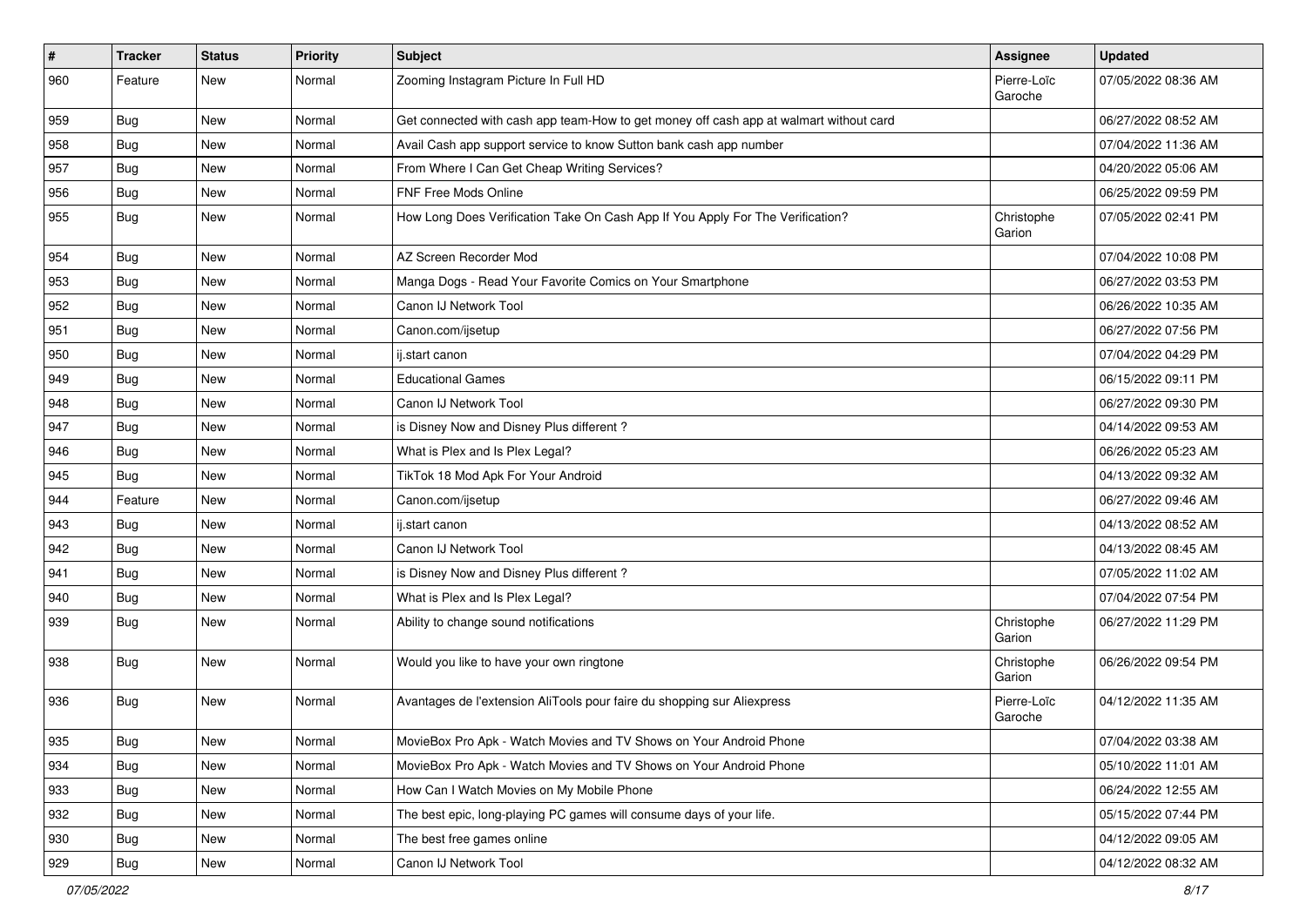| #   | <b>Tracker</b> | <b>Status</b> | <b>Priority</b> | Subject                                                                          | <b>Assignee</b>      | <b>Updated</b>      |
|-----|----------------|---------------|-----------------|----------------------------------------------------------------------------------|----------------------|---------------------|
| 928 | <b>Bug</b>     | New           | Normal          | How Does Sutton Bank Cash App Customer Service Help In Answering Your Questions? |                      | 04/12/2022 11:36 AM |
| 927 | Feature        | New           | Normal          | What Is The Right Way To Troubleshoot Cash App Transfer Failed Problems?         |                      | 04/12/2022 05:54 AM |
| 926 | Bug            | New           | Normal          | tavor 7                                                                          |                      | 06/22/2022 05:08 PM |
| 925 | Bug            | New           | Normal          | tavor 7                                                                          |                      | 06/15/2022 03:45 AM |
| 924 | <b>Bug</b>     | New           | Normal          | buy tec 9                                                                        |                      | 04/11/2022 02:54 PM |
| 923 | <b>Bug</b>     | New           | Normal          | frenchies for sale                                                               |                      | 04/11/2022 02:35 PM |
| 922 | <b>Bug</b>     | New           | Normal          | Why Is The Need For Assignment Writing Services?                                 |                      | 07/05/2022 09:39 PM |
| 921 | Bug            | New           | Normal          | Canon IJ Network Tool                                                            |                      | 04/11/2022 09:00 AM |
| 920 | <b>Bug</b>     | New           | Normal          | Where I Can Get Essay Writing Services?                                          |                      | 04/11/2022 08:35 AM |
| 919 | Feature        | New           | Normal          | How can I check my Cash App card balance by dialing a number?                    |                      | 04/10/2022 09:07 AM |
| 918 | <b>Bug</b>     | New           | Normal          | Antivirus for IOS                                                                |                      | 06/16/2022 10:36 PM |
| 917 | <b>Bug</b>     | New           | Normal          | Random Person Sent Me Money on Cash App-find solution?                           |                      | 04/09/2022 12:32 PM |
| 916 | <b>Bug</b>     | New           | Normal          | How long does it take to write a book?                                           |                      | 04/07/2022 12:15 PM |
| 915 | <b>Bug</b>     | New           | Normal          | Finance dissertation writing                                                     |                      | 04/07/2022 09:22 AM |
| 914 | Bug            | New           | Normal          | Wordle: how to play fashion games for free?                                      |                      | 04/07/2022 08:30 AM |
| 913 | <b>Bug</b>     | New           | Normal          | Canon IJ Network Tool                                                            |                      | 04/07/2022 06:21 AM |
| 912 | <b>Bug</b>     | New           | Normal          | Cuphead Mobile Game Review                                                       |                      | 06/09/2022 10:14 AM |
| 911 | <b>Bug</b>     | New           | Normal          | Aluminum Windows & Doors                                                         |                      | 04/06/2022 08:10 PM |
| 910 | <b>Bug</b>     | New           | Normal          | Each content looks unisize or not formated                                       |                      | 04/06/2022 11:21 AM |
| 909 | <b>Bug</b>     | New           | Normal          | Toca Life World APK                                                              |                      | 04/06/2022 04:52 AM |
| 908 | <b>Bug</b>     | New           | Normal          | Toca Life World APK                                                              |                      | 04/06/2022 03:18 AM |
| 907 | Bug            | New           | Normal          | Canon IJ Network Tool                                                            |                      | 04/04/2022 10:43 AM |
| 906 | <b>Bug</b>     | New           | Normal          | How To Change Cash App From Business To Personal Account For Any Reasons?        |                      | 04/04/2022 09:57 AM |
| 905 | <b>Bug</b>     | New           | Normal          | MINI MILITIA MOD APK                                                             |                      | 05/19/2022 01:54 PM |
| 904 | Feature        | New           | Normal          | Laora seeck                                                                      |                      | 04/20/2022 11:54 AM |
| 903 | Feature        | New           | Normal          | Good game                                                                        |                      | 04/11/2022 08:39 AM |
| 902 | Feature        | New           | Normal          | salo717                                                                          |                      | 05/18/2022 10:35 AM |
| 901 | Feature        | New           | Normal          | good game ever                                                                   |                      | 07/05/2022 02:31 PM |
| 900 | Feature        | New           | Normal          | good game ever                                                                   |                      | 04/02/2022 11:59 AM |
| 899 | Feature        | New           | Normal          | Application of Optical Fiber Gyroscope                                           | Christophe<br>Garion | 04/02/2022 11:23 AM |
| 898 | Bug            | New           | Normal          | Shadow Fight 2 Mod APK                                                           |                      | 04/02/2022 09:17 AM |
| 897 | Bug            | New           | Normal          | Slot Pulsa Pragmatic Play                                                        | Xavier Thirioux      | 04/01/2022 12:08 PM |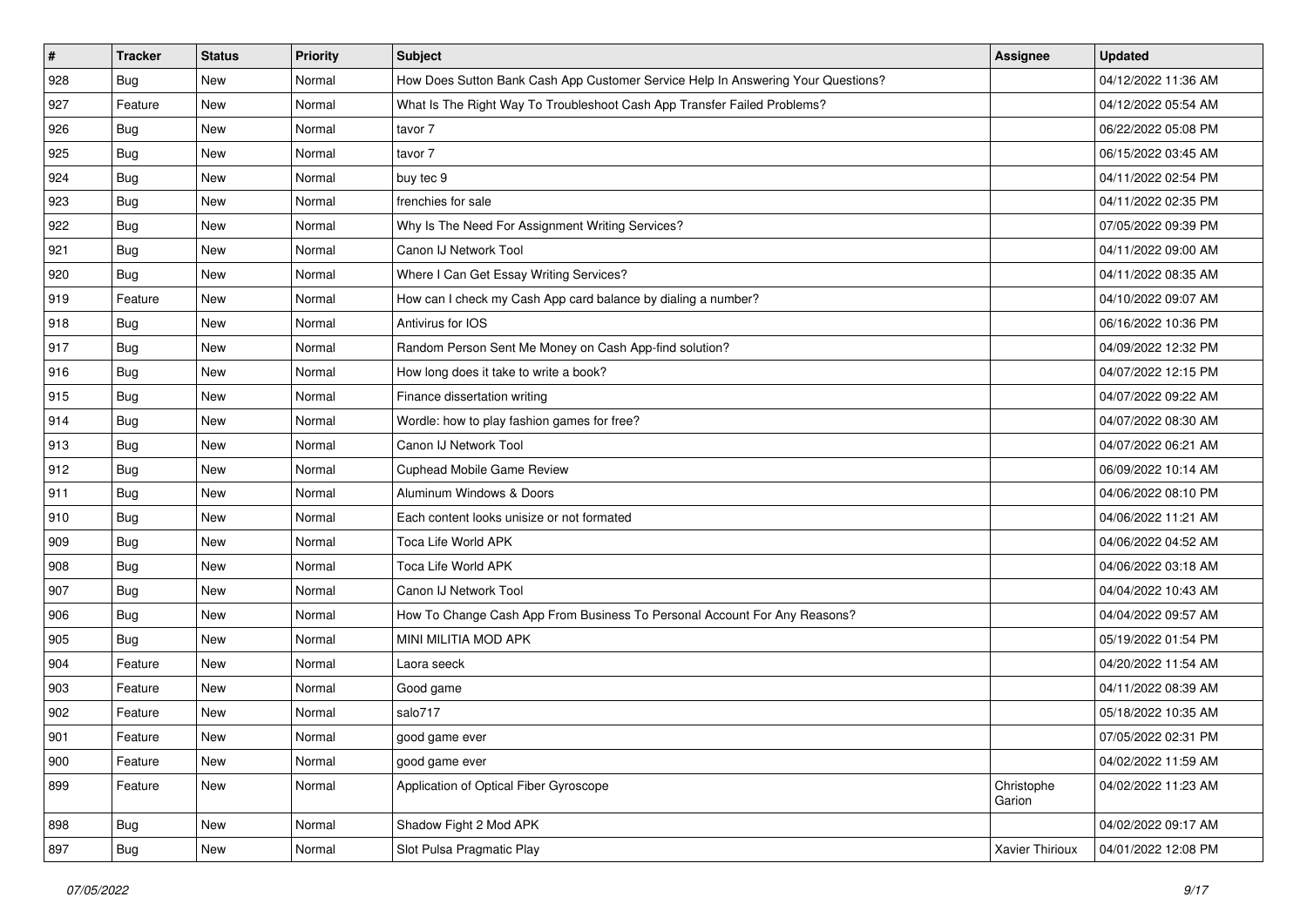| $\vert$ # | <b>Tracker</b> | <b>Status</b> | Priority | <b>Subject</b>                                                              | <b>Assignee</b>        | <b>Updated</b>      |
|-----------|----------------|---------------|----------|-----------------------------------------------------------------------------|------------------------|---------------------|
| 896       | Feature        | <b>New</b>    | Normal   | Application of North Finder in Mining Industry                              | <b>Xavier Thirioux</b> | 04/01/2022 09:49 AM |
| 895       | <b>Bug</b>     | New           | Normal   | Cash App Scams                                                              |                        | 06/18/2022 02:36 PM |
| 894       | Feature        | New           | Normal   | Need phd dissertation help in UK                                            |                        | 05/30/2022 12:29 PM |
| 893       | <b>Bug</b>     | New           | Normal   | klingeltone                                                                 |                        | 04/13/2022 11:06 AM |
| 892       | Bug            | New           | Normal   | Good game                                                                   |                        | 07/01/2022 10:25 AM |
| 891       | <b>Bug</b>     | <b>New</b>    | Normal   | The most interesting game today, have you tried it?                         |                        | 04/01/2022 09:17 AM |
| 889       | Bug            | <b>New</b>    | Normal   | What is Plex and how it's work?                                             |                        | 04/01/2022 09:14 AM |
| 888       | <b>Bug</b>     | New           | Normal   | Is the Fox News Channel on Roku free?                                       |                        | 06/28/2022 06:58 PM |
| 887       | Bug            | New           | Normal   | What is Plex and how it's work?                                             |                        | 04/01/2022 09:16 AM |
| 886       | Bug            | <b>New</b>    | Normal   | Is the Fox News Channel on Roku free?                                       |                        | 07/03/2022 07:14 PM |
| 885       | Bug            | New           | Normal   | How to Install the Tele Latino App For Android                              |                        | 03/28/2022 04:10 AM |
| 884       | <b>Bug</b>     | New           | Normal   | Why do Subway Surfers popular                                               |                        | 04/01/2022 09:16 AM |
| 883       | <b>Bug</b>     | New           | Normal   | Langweilen Sie sich jemals bei der gleichen alten Schriftart auf Instagram? |                        | 04/01/2022 09:16 AM |
| 882       | Bug            | New           | Normal   | How to change bank account on cash app?                                     |                        | 04/01/2022 09:16 AM |
| 880       | Bug            | New           | Normal   | Why do Subway Surfers popular                                               |                        | 04/01/2022 09:16 AM |
| 879       | Feature        | New           | Normal   | Best Garage Door Repair in Massachusetts                                    |                        | 04/01/2022 09:16 AM |
| 878       | Bug            | New           | Normal   | Wie ist instazoom hilfreich beim Herunterladen von Instagram-Profilbildern  |                        | 04/08/2022 09:28 PM |
| 877       | Feature        | New           | Normal   | <b>Exness Broker Review</b>                                                 |                        | 04/01/2022 09:12 AM |
| 876       | Bug            | New           | Normal   | Download Full-Size Profile Pictures of Your Favorite Users With InstaDP     |                        | 04/01/2022 09:12 AM |
| 875       | Bug            | New           | Normal   | Red ball game                                                               |                        | 04/01/2022 09:15 AM |
| 874       | Bug            | New           | Normal   | Cómo descargar Minecraft Apk                                                |                        | 06/26/2022 08:01 AM |
| 873       | Bug            | <b>New</b>    | Normal   | Klingeltöne mp3                                                             |                        | 04/13/2022 11:03 AM |
| 872       | Bug            | New           | Normal   | Poppy Playtime Horror Game Free                                             |                        | 04/01/2022 09:11 AM |
| 870       | Bug            | New           | Normal   | <b>Mahjong Solitaire</b>                                                    |                        | 04/01/2022 09:12 AM |
| 869       | <b>Bug</b>     | New           | Normal   | Sonnerie Post Malone 2022                                                   |                        | 04/13/2022 11:05 AM |
| 868       | Feature        | New           | Normal   | What Is the Role of a Graphic Designer?                                     | Pierre-Loïc<br>Garoche | 04/01/2022 09:12 AM |
| 866       | Feature        | <b>New</b>    | Normal   | Northern Ireland Dissertation Writing Service                               | Pierre-Loïc<br>Garoche | 04/01/2022 09:12 AM |
| 865       | Bug            | <b>New</b>    | Normal   | Canon IJ Printer Utility                                                    |                        | 05/18/2022 07:24 PM |
| 864       | <b>Bug</b>     | New           | Normal   | Canon IJ Network Tool                                                       |                        | 04/01/2022 09:14 AM |
| 863       | <b>Bug</b>     | New           | Normal   | Canon IJ Network Tool                                                       |                        | 04/01/2022 09:12 AM |
| 862       | Bug            | <b>New</b>    | Normal   | none                                                                        |                        | 04/01/2022 09:11 AM |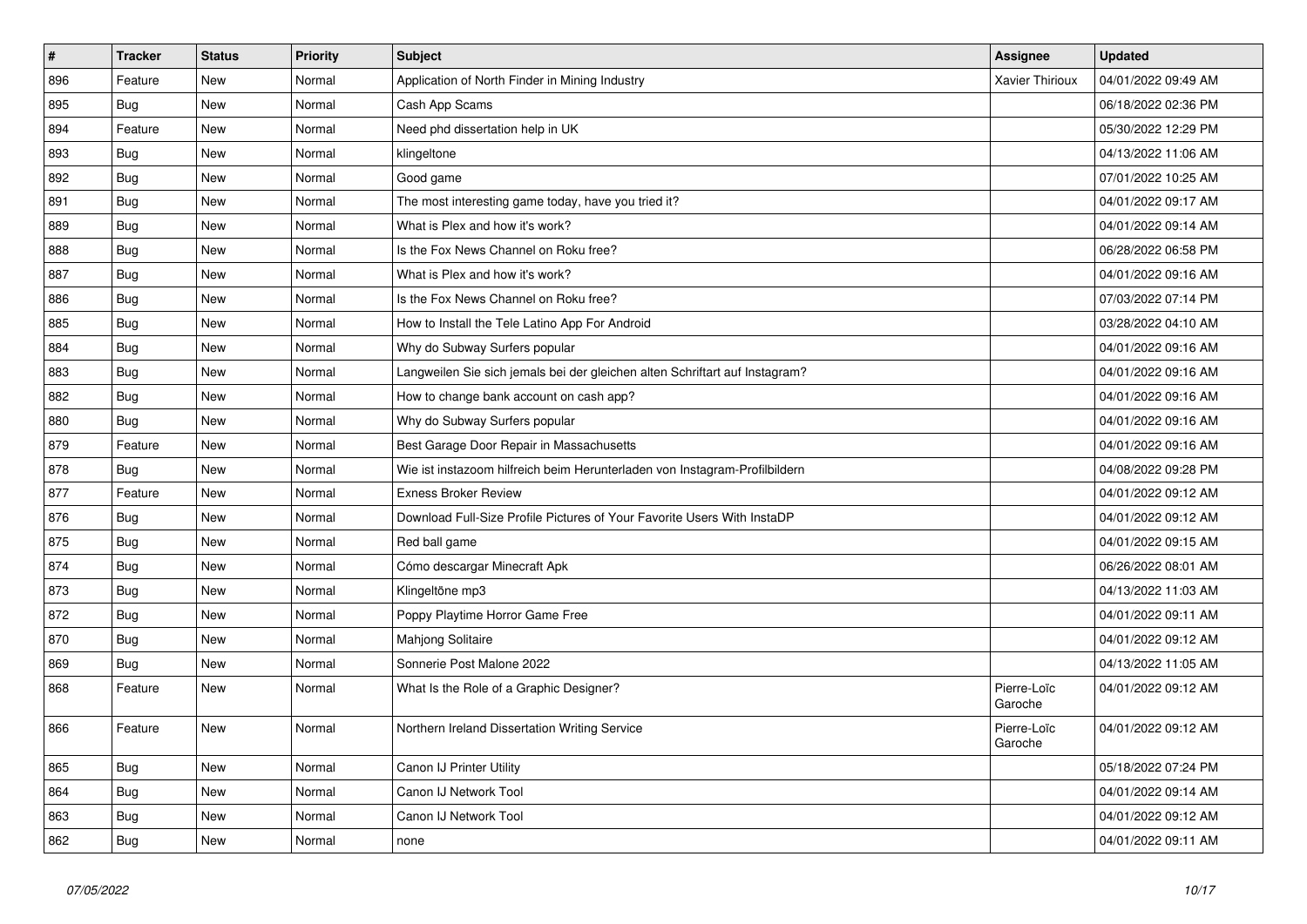| $\pmb{\sharp}$ | <b>Tracker</b>   | <b>Status</b> | <b>Priority</b> | <b>Subject</b>                                                                   | Assignee               | <b>Updated</b>      |
|----------------|------------------|---------------|-----------------|----------------------------------------------------------------------------------|------------------------|---------------------|
| 860            | <b>Bug</b>       | New           | Normal          | pokemon guide                                                                    | Pierre-Loïc<br>Garoche | 06/18/2022 08:18 PM |
| 859            | <b>Bug</b>       | New           | Normal          | Canon IJ Network Tool                                                            |                        | 04/01/2022 09:13 AM |
| 858            | <b>Bug</b>       | New           | Normal          | opourid                                                                          | Christophe<br>Garion   | 04/01/2022 09:13 AM |
| 857            | Bug              | New           | Normal          | Welcome to the world of classic retro games                                      |                        | 04/01/2022 09:13 AM |
| 856            | Bug              | New           | Normal          | Online Classes Assistance Help For Student                                       |                        | 04/01/2022 09:13 AM |
| 855            | <b>Bug</b>       | New           | Normal          | Online Classes Assistance Help For Student                                       |                        | 04/01/2022 09:13 AM |
| 854            | Bug              | New           | Normal          | How To Resolve Password Problems Through Facebook Customer Service?              |                        | 04/09/2022 06:11 PM |
| 853            | <b>Bug</b>       | New           | Normal          | what is dr laser                                                                 |                        | 04/01/2022 09:13 AM |
| 852            | <b>Bug</b>       | New           | Normal          | How to cancel your French Bee flight within 24 hours?                            |                        | 04/01/2022 09:13 AM |
| 851            | Bug              | New           | Normal          | Laden Sie den kostenlosen MP3-Klingelton für Ihr Mobiltelefon herunter           |                        | 04/01/2022 09:14 AM |
| 850            | Bug              | New           | Normal          | Puppy Playtime APK Android                                                       |                        | 04/01/2022 09:14 AM |
| 849            | Bug              | New           | Normal          | FutEmax App Apk - Watch Soccer, Fantasy Football, And More On Your Mobile Device |                        | 04/01/2022 09:04 AM |
| 848            | Feature          | New           | Normal          | Online Classes Assistance                                                        |                        | 04/01/2022 08:57 AM |
| 847            | Feature          | New           | Normal          | Canon.com/ijsetup                                                                |                        | 04/01/2022 09:08 AM |
| 846            | Feature          | New           | Normal          | ij.start canon                                                                   |                        | 04/01/2022 08:58 AM |
| 845            | Feature          | New           | Normal          | canon.com/ijsetup                                                                |                        | 04/01/2022 08:58 AM |
| 844            | Bug              | New           | Normal          | To know Chime Routing Number call on the helpline number                         |                        | 04/01/2022 08:58 AM |
| 843            | Bug              | New           | Normal          | Canon IJ Network Tool                                                            |                        | 04/01/2022 08:58 AM |
| 842            | <b>Bug</b>       | New           | Normal          | Join the fun game                                                                |                        | 04/01/2022 08:58 AM |
| 841            | Bug              | New           | Normal          | How do I activate FOX NOW?                                                       |                        | 04/01/2022 08:58 AM |
| 840            | Bug              | New           | Normal          | Is Tubi really free and legal?                                                   |                        | 04/01/2022 08:58 AM |
| 839            | <b>Bug</b>       | New           | Normal          | How do I activate FOX NOW?                                                       |                        | 04/01/2022 08:58 AM |
| 838            | Bug              | New           | Normal          | Celebrity Hunter Mod apk - Como instalá-lo                                       |                        | 04/01/2022 08:58 AM |
| 837            | <b>Bug</b>       | New           | Normal          | To Create An Instagram Story                                                     | Pierre-Loïc<br>Garoche | 04/01/2022 08:58 AM |
| 836            | <b>Bug</b>       | New           | Normal          | What Is The Required Amount To Pay As Cash App Clearance Fee?                    |                        | 04/01/2022 09:00 AM |
| 835            | <sub>I</sub> Bug | New           | Normal          | Build your strong army with Taming io                                            |                        | 04/01/2022 08:59 AM |
| 834            | <b>Bug</b>       | New           | Normal          | Grasp the secret to relieve stress and fatigue                                   |                        | 04/01/2022 08:57 AM |
| 833            | Bug              | New           | Normal          | Does Direct Deposit Hit Chime- seek Chime Customer Service                       |                        | 04/01/2022 08:59 AM |
| 832            | <b>Bug</b>       | New           | Normal          | Choque Royale Mod Apk                                                            |                        | 04/01/2022 08:59 AM |
| 831            | <b>Bug</b>       | New           | Normal          | Build and shoot                                                                  |                        | 05/29/2022 04:47 PM |
| 830            | <b>Bug</b>       | New           | Normal          | Poppy Playtime APK                                                               |                        | 06/27/2022 10:31 PM |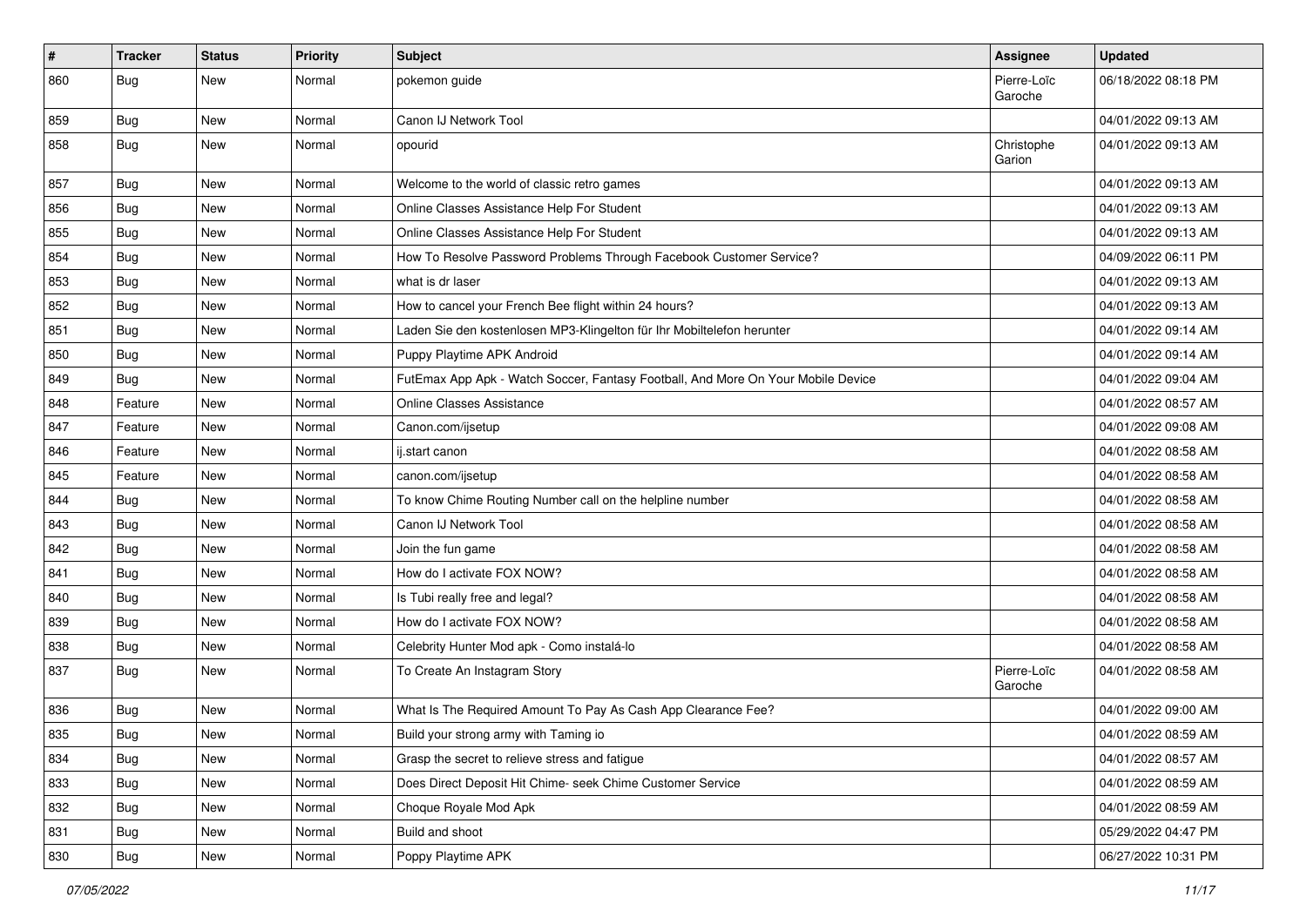| $\vert$ # | <b>Tracker</b> | <b>Status</b> | <b>Priority</b> | Subject                                                    | Assignee               | <b>Updated</b>      |
|-----------|----------------|---------------|-----------------|------------------------------------------------------------|------------------------|---------------------|
| 829       | <b>Bug</b>     | New           | Normal          | Write My Dissertation For Me UK                            | Pierre-Loïc<br>Garoche | 06/26/2022 04:13 AM |
| 828       | <b>Bug</b>     | New           | Normal          | Nursery management                                         |                        | 06/28/2022 12:10 PM |
| 827       | <b>Bug</b>     | New           | Normal          | Come To Know The Required Steps To Unlock Cash App Account |                        | 04/01/2022 08:59 AM |
| 826       | Bug            | New           | Normal          | How to Dowload MXL TV Premium                              |                        | 05/26/2022 03:34 PM |
| 825       | <b>Bug</b>     | New           | Normal          | Lucky Patcher Download                                     |                        | 07/05/2022 09:19 AM |
| 824       | Feature        | New           | Normal          | How to watch Fox News on my Smart TV or similar devices?   | Pierre-Loïc<br>Garoche | 06/27/2022 08:32 PM |
| 823       | Feature        | New           | Normal          | How much does Disney Plus cost?                            | Pierre-Loïc<br>Garoche | 06/27/2022 04:05 AM |
| 822       | <b>Bug</b>     | New           | Normal          | Dowload Your Boyfriend Game                                |                        | 07/05/2022 01:51 PM |
| 821       | <b>Bug</b>     | New           | Normal          | Nicoo - A Review of the Popular Battle Royale Game         |                        | 06/28/2022 08:30 AM |
| 820       | <b>Bug</b>     | New           | Normal          | Metal Slug Apk para Android                                |                        | 07/05/2022 10:50 AM |
| 819       | Bug            | New           | Normal          | Metal Slug Apk para Android                                |                        | 06/27/2022 09:35 AM |
| 818       | <b>Bug</b>     | New           | Normal          | Have you ever played a basketball game?                    | Corentin<br>Lauverjat  | 04/01/2022 08:55 AM |
| 817       | <b>Bug</b>     | New           | Normal          | Pacman 30th Anniversary                                    |                        | 07/03/2022 11:23 PM |
| 816       | Bug            | New           | Normal          | Play Scribble io fun with everyone                         |                        | 07/02/2022 10:43 AM |
| 815       | <b>Bug</b>     | New           | Normal          | how do i call cash app customer service                    | Xavier Thirioux        | 07/04/2022 12:34 PM |
| 814       | <b>Bug</b>     | New           | Normal          | Stage Fright Cure                                          | Pierre-Loïc<br>Garoche | 06/28/2022 12:31 AM |
| 813       | Feature        | New           | Normal          | Canon.com/ijsetup                                          |                        | 06/28/2022 05:15 PM |
| 812       | Feature        | New           | Normal          | canon.com/ijsetup                                          |                        | 07/04/2022 08:21 PM |
| 811       | <b>Bug</b>     | New           | Normal          | Canon IJ Network Tool                                      |                        | 07/03/2022 03:22 PM |
| 810       | Feature        | New           | Normal          | how to remove viruses from a phone                         |                        | 07/04/2022 07:35 PM |
| 809       | Bug            | New           | Normal          | Smash Karts - immerse yourself in the exciting race        |                        | 07/04/2022 07:42 PM |
| 808       | <b>Bug</b>     | New           | Normal          | Sinnvolle Guten-Morgen-Grüße                               |                        | 07/03/2022 07:27 PM |
| 807       | <b>Bug</b>     | New           | Normal          | 1v1Battle is a strategic action 'Build and shoot' game     |                        | 06/27/2022 06:52 AM |
| 806       | Feature        | New           | Normal          | Go everywhere thanks to mapquest driving directions        |                        | 07/03/2022 01:42 AM |
| 805       | <b>Bug</b>     | New           | Normal          | Ketamine Online Store                                      | Christophe<br>Garion   | 07/01/2022 02:49 AM |
| 804       | Bug            | New           | Normal          | Review                                                     |                        | 07/03/2022 10:51 PM |
| 802       | Bug            | New           | Normal          | Who Is an ETL Engineer                                     |                        | 07/05/2022 11:30 PM |
| 801       | <b>Bug</b>     | New           | Normal          | Who Is an ETL Engineer                                     |                        | 07/02/2022 05:26 AM |
| 800       | Bug            | New           | Normal          | Who Is an ETL Engineer                                     |                        | 07/03/2022 02:50 AM |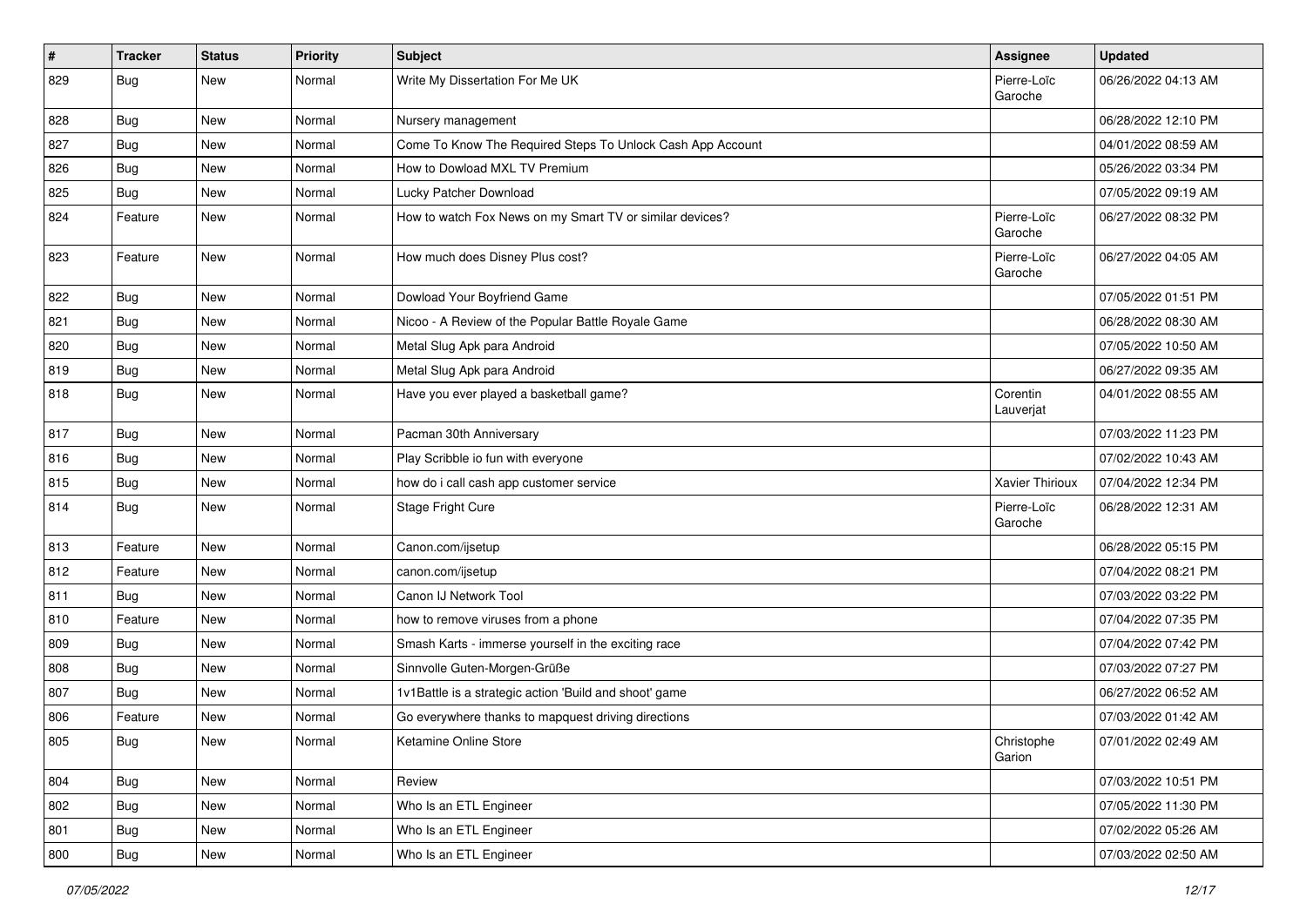| $\vert$ # | <b>Tracker</b> | <b>Status</b> | <b>Priority</b> | Subject                                                                       | <b>Assignee</b>        | <b>Updated</b>      |
|-----------|----------------|---------------|-----------------|-------------------------------------------------------------------------------|------------------------|---------------------|
| 799       | Bug            | New           | Normal          | Who Is an ETL Engineer                                                        |                        | 07/04/2022 10:42 AM |
| 798       | Bug            | New           | Normal          | Who Is an ETL Engineer                                                        |                        | 07/05/2022 11:49 PM |
| 797       | Bug            | New           | Normal          | Psychedelic                                                                   | Christophe<br>Garion   | 07/05/2022 04:15 PM |
| 796       | Bug            | New           | Normal          | How Does Cash App ++ actually work and What is the process of it              |                        | 07/02/2022 11:27 PM |
| 795       | Bug            | New           | Normal          | Drift Boss - Exciting Race                                                    |                        | 06/26/2022 06:32 PM |
| 794       | Feature        | New           | Normal          | Safe place to buy fifa coins                                                  |                        | 07/05/2022 10:14 AM |
| 792       | Bug            | New           | Normal          | What is Google Camera Mod?                                                    |                        | 06/27/2022 10:20 AM |
| 791       | <b>Bug</b>     | New           | Normal          | Samsnung TV Plus is not working                                               |                        | 04/01/2022 09:03 AM |
| 790       | Bug            | New           | Normal          | My app                                                                        |                        | 04/01/2022 09:03 AM |
| 789       | <b>Bug</b>     | New           | Normal          | Full version                                                                  |                        | 07/05/2022 01:51 PM |
| 788       | <b>Bug</b>     | New           | Normal          | Intro Maker Mod APK                                                           |                        | 07/05/2022 01:50 AM |
| 787       | <b>Bug</b>     | New           | Normal          | Assured Assignment Help                                                       |                        | 07/04/2022 06:28 AM |
| 786       | <b>Bug</b>     | New           | Normal          | Best Assignment Help in Australia & UK                                        |                        | 07/05/2022 07:30 PM |
| 785       | Bug            | New           | Normal          | How To Get Money Off Cash App Without Card Or With A Card?                    |                        | 07/02/2022 07:16 AM |
| 784       | Bug            | New           | Normal          | How To Add Money On Cash App Card And Check The Funds?                        |                        | 07/04/2022 01:54 PM |
| 783       | <b>Bug</b>     | New           | Normal          | How Do I Determine The Reasons And Solutions To Fix Cash App Transfer Failed? |                        | 07/05/2022 04:03 AM |
| 782       | Bug            | New           | Normal          | Comment faire une sonnerie téléphonique                                       |                        | 07/05/2022 01:35 AM |
| 781       | <b>Bug</b>     | New           | Normal          | Free Whatsapp Group to Join                                                   |                        | 07/05/2022 02:19 AM |
| 780       | <b>Bug</b>     | New           | Normal          | Best Whatsapp Modified APKs                                                   | Pierre-Loïc<br>Garoche | 07/04/2022 02:09 AM |
| 779       | Feature        | New           | Normal          | Latest Whatsapp groups for Teens                                              | Pierre-Loïc<br>Garoche | 07/04/2022 09:11 AM |
| 777       | Bug            | New           | Normal          | Obtain driving instructions using Google Maps.                                |                        | 07/05/2022 09:22 PM |
| 776       | <b>Bug</b>     | New           | Normal          | Wibargain                                                                     |                        | 07/02/2022 09:26 AM |
| 775       | Bug            | New           | Normal          | cash app                                                                      |                        | 02/14/2022 08:20 AM |
| 774       | <b>Bug</b>     | New           | Normal          | Follow proper initiatives                                                     |                        | 07/05/2022 06:06 AM |
| 773       | <b>Bug</b>     | New           | Normal          | Spades - Play online free                                                     |                        | 07/05/2022 11:30 PM |
| 772       | Bug            | New           | Normal          | united airlines baggage policy                                                |                        | 07/04/2022 12:27 AM |
| 771       | Bug            | New           | Normal          | united airlines baggage policy                                                |                        | 07/05/2022 09:19 AM |
| 770       | <b>Bug</b>     | New           | Normal          | Canon IJ Network Tool                                                         |                        | 07/04/2022 11:49 PM |
| 769       | Bug            | New           | Normal          | check my cash app                                                             |                        | 07/04/2022 06:14 AM |
| 768       | <b>Bug</b>     | New           | Normal          | Where can you buy best jackets online?                                        |                        | 07/04/2022 04:44 PM |
| 767       | Bug            | New           | Normal          | apkmod                                                                        |                        | 07/05/2022 11:57 AM |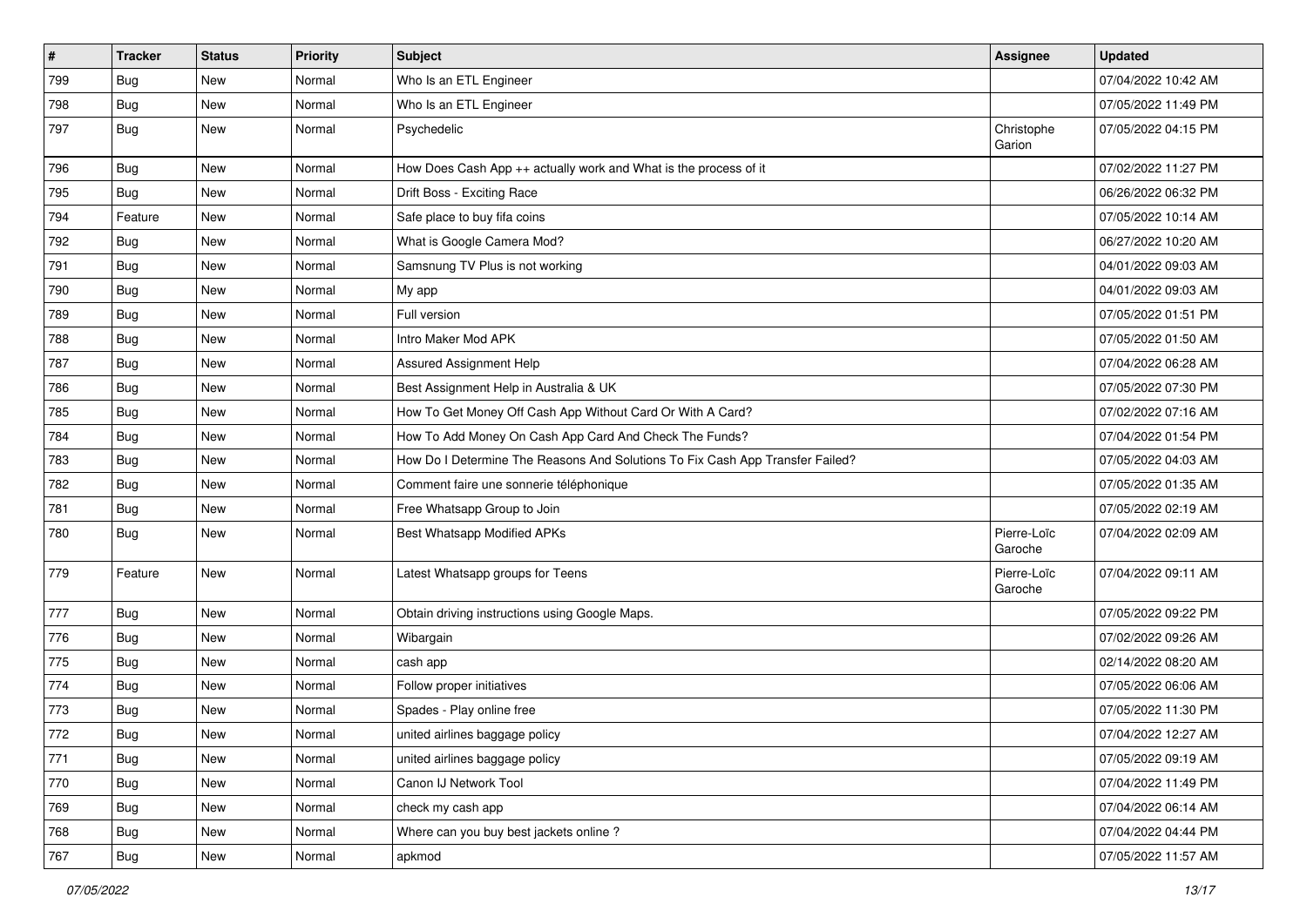| $\vert$ # | <b>Tracker</b> | <b>Status</b> | <b>Priority</b> | Subject                                                                                             | <b>Assignee</b>        | <b>Updated</b>      |
|-----------|----------------|---------------|-----------------|-----------------------------------------------------------------------------------------------------|------------------------|---------------------|
| 766       | <b>Bug</b>     | New           | Normal          | Pobreflix Mod APK Review                                                                            |                        | 07/04/2022 09:29 PM |
| 765       | Bug            | <b>New</b>    | Normal          | Follow proper initiatives to check my cash app                                                      |                        | 07/04/2022 07:06 PM |
| 764       | <b>Bug</b>     | New           | Normal          | What is available to see what I can watch HBO Max?                                                  |                        | 07/04/2022 12:11 PM |
| 762       | <b>Bug</b>     | New           | Normal          | How To Add Money To A Cash App Card If Struggling With Low Amount?                                  |                        | 06/29/2022 10:53 AM |
| 761       | <b>Bug</b>     | New           | Normal          | What is it about basketball that makes it so popular in the United States?                          | Corentin<br>Lauverjat  | 07/05/2022 11:09 AM |
| 760       | <b>Bug</b>     | New           | Normal          | apkmod                                                                                              |                        | 06/27/2022 04:13 PM |
| 759       | <b>Bug</b>     | New           | Normal          | Canon IJ Network Tool                                                                               | Pierre-Loïc<br>Garoche | 07/04/2022 09:13 AM |
| 758       | Bug            | New           | Normal          | How Do I Study Consistently For Hours?                                                              |                        | 06/27/2022 12:49 AM |
| 757       | Bug            | New           | Normal          | Why Is Issue of Car Maintenance so Famous for the Consumers?                                        |                        | 04/01/2022 09:01 AM |
| 756       | Feature        | New           | Normal          | Your one-stop destination for the thesis writing service                                            |                        | 06/27/2022 05:46 PM |
| 754       | Bug            | New           | Normal          | Cómo descargar tonos gratis de teléfono celular                                                     |                        | 07/05/2022 11:29 PM |
| 753       | <b>Bug</b>     | New           | Normal          | onlineessaygrader                                                                                   |                        | 06/28/2022 05:55 AM |
| 752       | <b>Bug</b>     | New           | Normal          | Plagerism checker                                                                                   |                        | 06/26/2022 06:33 PM |
| 750       | <b>Bug</b>     | New           | Normal          | Create a Report Template                                                                            |                        | 07/04/2022 04:40 PM |
| 749       | <b>Bug</b>     | New           | Normal          | The Best Bubble Shooter Game for Android                                                            |                        | 06/26/2022 12:12 PM |
| 748       | Bug            | New           | Normal          | Il y a quelques façons d'obtenir des sonneries gratuites pour votre iPhone                          |                        | 06/26/2022 11:24 PM |
| 747       | <b>Bug</b>     | New           | Normal          | How to Install Tyflex Plus on Your Android Device                                                   |                        | 07/03/2022 07:14 PM |
| 744       | Bug            | New           | Normal          | <b>Pixel Survive</b>                                                                                |                        | 06/28/2022 05:13 AM |
| 743       | <b>Bug</b>     | New           | Normal          | They promote 'pixel art' contests and a 'game jam' related to the work and figure of Carlos Casares |                        | 06/28/2022 12:04 PM |
| 742       | <b>Bug</b>     | New           | Normal          | How Long Does Cash App Support Take To Respond For A Better Support?                                |                        | 07/04/2022 11:48 PM |
| 741       | Bug            | New           | Normal          | <b>Blockchain Technology Solutions</b>                                                              |                        | 07/05/2022 07:25 AM |
| 740       | Feature        | New           | Normal          | Online Thesis Help USA                                                                              |                        | 07/05/2022 11:29 PM |
| 739       | Bug            | New           | Normal          | law dissertation help                                                                               |                        | 06/27/2022 06:12 PM |
| 738       | Bug            | New           | Normal          | How Much Amount Do I Get Using The Referral Code For Cash App?                                      |                        | 06/27/2022 03:58 PM |
| 737       | <b>Bug</b>     | New           | Normal          | How Do I Talk To A Live Person At Facebook If Anything Is Doubtful?                                 |                        | 06/27/2022 09:59 PM |
| 736       | <b>Bug</b>     | New           | Normal          | I Want to Edit in My Website (transfer-factor.net) Unfortunately, Unable to Edit It                 |                        | 06/24/2022 07:32 AM |
| 735       | Bug            | New           | Normal          | A quick fix of how to get money back from cash app stocks                                           |                        | 07/04/2022 06:49 PM |
| 734       | <b>Bug</b>     | New           | Normal          | DR. STRANGE: Multiverse of Scheduling Madness!                                                      |                        | 06/28/2022 07:07 AM |
| 733       | <b>Bug</b>     | New           | Normal          | How does one go about getting a book deal?                                                          |                        | 06/28/2022 06:35 PM |
| 732       | <b>Bug</b>     | New           | Normal          | Get rectifications steps about why cash app transfer failed                                         |                        | 07/04/2022 12:38 PM |
| 731       | Bug            | New           | Normal          | Avail Of Cash App Customer Service If Unable To Down Cash App Mobile App?                           |                        | 06/25/2022 08:36 PM |
| 730       | <b>Bug</b>     | New           | Normal          | Canon IJ Network Tool                                                                               |                        | 07/05/2022 07:20 PM |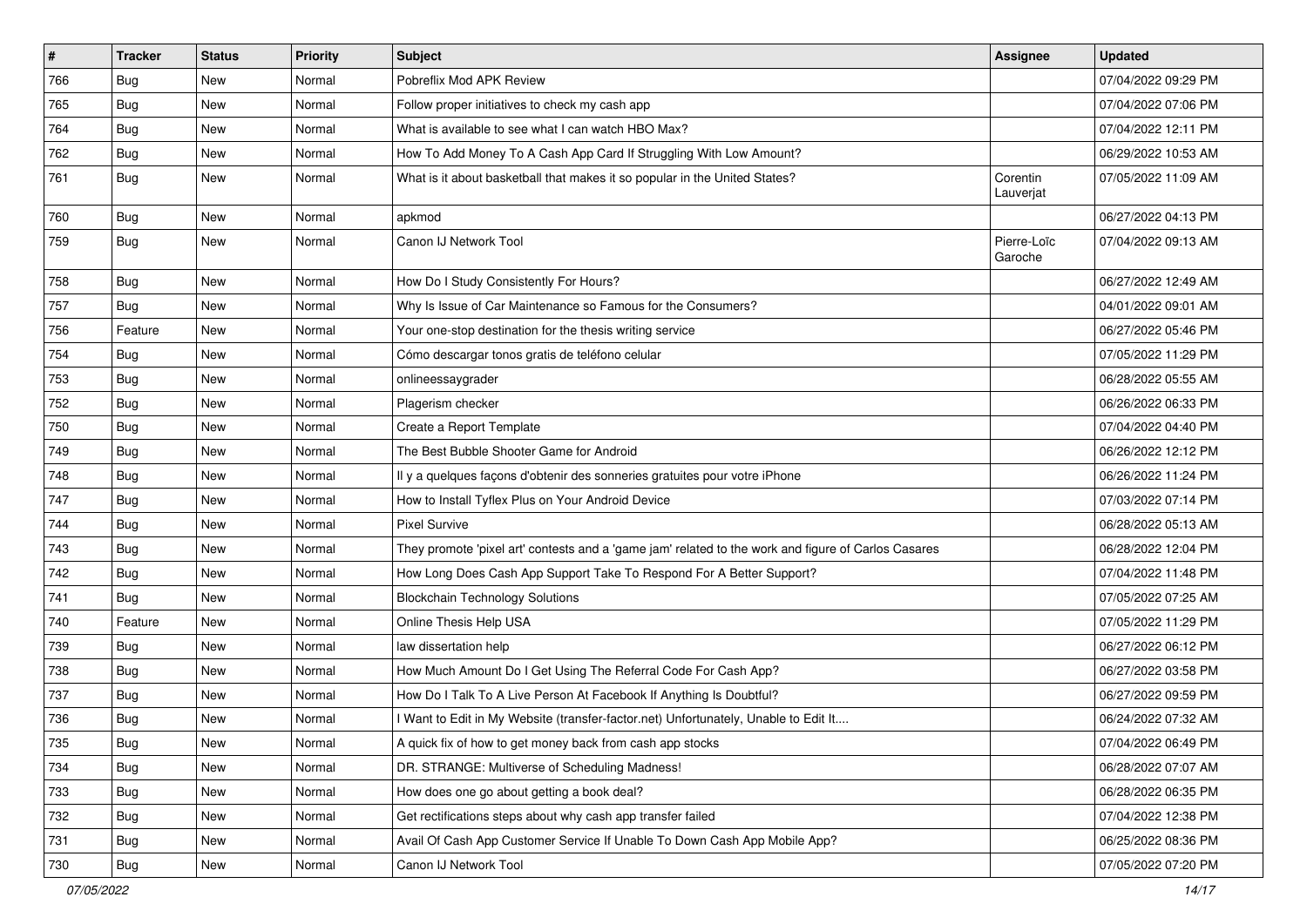| $\vert$ # | <b>Tracker</b> | <b>Status</b> | <b>Priority</b> | Subject                                                                      | <b>Assignee</b>        | <b>Updated</b>      |
|-----------|----------------|---------------|-----------------|------------------------------------------------------------------------------|------------------------|---------------------|
| 729       | Bug            | New           | Normal          | Canon IJ Network Tool                                                        |                        | 06/28/2022 01:10 PM |
| 728       | Bug            | New           | Normal          | Will Cash App refund money if scammed? Hitches With Optimum Ease             |                        | 07/05/2022 02:45 AM |
| 727       | <b>Bug</b>     | New           | Normal          | Drive for speed simulator mod apk                                            | Pierre-Loïc<br>Garoche | 06/27/2022 06:33 AM |
| 726       | Bug            | New           | Normal          | Mobile Application Development Services                                      |                        | 06/30/2022 08:49 PM |
| 725       | Feature        | New           | Normal          | What are memo writing services design                                        |                        | 07/04/2022 10:27 AM |
| 724       | <b>Bug</b>     | New           | Normal          | Dial Chime Customer support number for a quick response                      |                        | 07/05/2022 01:50 PM |
| 722       | Bug            | New           | Normal          | Vergrößern Sie Instagram-Fotos mit instazoom                                 | Christophe<br>Garion   | 07/05/2022 08:23 AM |
| 721       | <b>Bug</b>     | New           | Normal          | Cómo instalar un Mod Apk                                                     |                        | 07/05/2022 08:54 PM |
| 720       | Bug            | New           | Normal          | How does Cash App Phone Number provide a quick treatment?                    |                        | 07/04/2022 12:42 PM |
| 719       | <b>Bug</b>     | New           | Normal          | How Do I Send \$5000 Through Cash App Account With Ease?                     |                        | 07/03/2022 02:41 PM |
| 717       | Bug            | New           | Normal          | Disney Plus Apk - Watch Movies and TV Shows on Your Device                   |                        | 07/04/2022 05:53 PM |
| 716       | <b>Bug</b>     | New           | Normal          | La celebración de un BabyShower.                                             |                        | 07/05/2022 01:58 AM |
| 715       | <b>Bug</b>     | New           | Normal          | Puppy Playtime Descargar gratis                                              |                        | 07/02/2022 05:29 PM |
| 714       | <b>Bug</b>     | New           | Normal          | Cuevana 3 Premium - Enjoy Your Favorite Movies and TV Shows on Your Smart TV |                        | 07/04/2022 08:46 PM |
| 712       | <b>Bug</b>     | New           | Normal          | <b>Tips and Tricks</b>                                                       |                        | 07/04/2022 07:57 PM |
| 711       | Bug            | New           | Normal          | Human Fall Flat Apk Download                                                 |                        | 07/01/2022 01:14 AM |
| 710       | <b>Bug</b>     | New           | Normal          | Take Necessary Assistance If You Are Unable Activate Cash App Card           |                        | 07/04/2022 04:59 PM |
| 709       | <b>Bug</b>     | New           | Normal          | How To Load Cash App Card At Walmart Without Having To Face Any Hassle?      |                        | 07/05/2022 07:45 AM |
| 708       | Bug            | New           | Normal          | Efficient ways to proceed with the cash app dispute process?                 |                        | 06/29/2022 10:24 AM |
| 707       | <b>Bug</b>     | New           | Normal          | Why Accounting Assignments Are Beneficial For The Students?                  | Pierre-Loïc<br>Garoche | 07/04/2022 06:59 PM |
| 706       | <b>Bug</b>     | New           | Normal          | How Can You Cancel A Cash App Payment Without Any Prior Information?         |                        | 07/05/2022 03:46 AM |
| 705       | <b>Bug</b>     | New           | Normal          | wuxiaworld                                                                   |                        | 07/04/2022 10:20 AM |
| 704       | <b>Bug</b>     | New           | Normal          | Reach support team of Chime Customer Service for instant help                |                        | 07/05/2022 02:23 AM |
| 703       | Bug            | New           | Normal          | For real-time help, dial Facebook customer service number                    |                        | 07/05/2022 02:40 PM |
| 702       | <b>Bug</b>     | New           | Normal          | Avail Chime Customer Service to know How To Get Chime Bank Statement         |                        | 07/04/2022 05:58 AM |
| 701       | Bug            | New           | Normal          | Why Law Essay Helper UK is Necessary?                                        |                        | 07/03/2022 11:15 AM |
| 700       | <b>Bug</b>     | New           | Normal          | Cómo descargar Poppy Playtime                                                |                        | 04/01/2022 09:30 AM |
| 699       | Bug            | New           | Normal          | Would you be able to utilize Cash App Twitch?                                |                        | 07/05/2022 08:42 AM |
| 698       | Feature        | New           | Normal          | Connect with cash app representative to ask about cash app flip scam         |                        | 07/05/2022 05:46 AM |
| 697       | Bug            | New           | Normal          | How to Descargar Pura TV For Android                                         |                        | 07/05/2022 03:29 PM |
| 696       | <b>Bug</b>     | New           | Normal          | How to Install the TuMangaOnline App                                         |                        | 07/05/2022 05:37 PM |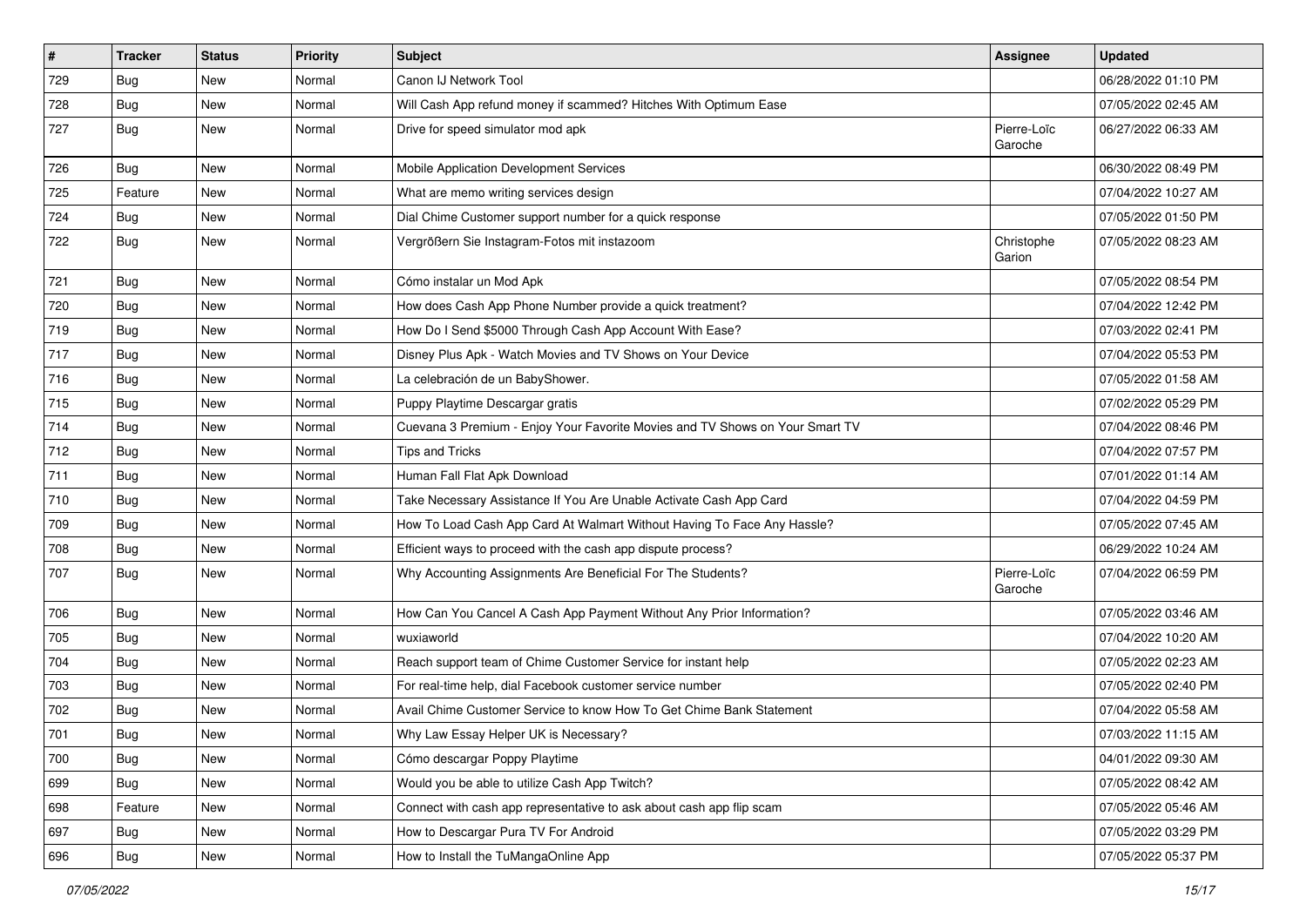| $\sharp$ | <b>Tracker</b> | <b>Status</b> | <b>Priority</b> | <b>Subject</b>                                                        | Assignee               | <b>Updated</b>      |
|----------|----------------|---------------|-----------------|-----------------------------------------------------------------------|------------------------|---------------------|
| 695      | Bug            | New           | Normal          | Refer Listas IPTV Apk                                                 |                        | 07/04/2022 02:19 AM |
| 694      | Bug            | New           | Normal          | How to Get Guidance On How To Cash App Withdrawal Limit?              | Christophe<br>Garion   | 07/05/2022 05:32 PM |
| 693      | Feature        | New           | Normal          | How To Get My Money Back From The Cash App To Your Wallet?            |                        | 07/04/2022 05:41 PM |
| 692      | Bug            | <b>New</b>    | Normal          | Esports 888b                                                          |                        | 07/02/2022 11:10 AM |
| 691      | Bug            | New           | Normal          | tea garden dublin                                                     |                        | 04/01/2022 09:31 AM |
| 690      | Bug            | New           | Normal          | campervan hire                                                        |                        | 07/05/2022 02:00 PM |
| 689      | <b>Bug</b>     | New           | Normal          | How to use twitch.tv/activate?                                        |                        | 07/04/2022 12:58 PM |
| 688      | <b>Bug</b>     | <b>New</b>    | Normal          | How to use twitch.tv/activate?                                        |                        | 07/05/2022 04:19 AM |
| 687      | <b>Bug</b>     | <b>New</b>    | Normal          | How to use twitch.tv/activate?                                        |                        | 07/04/2022 11:40 PM |
| 686      | Bug            | New           | Normal          | Welcome To The Most Demandable Mahipalpur Escorts Agency              |                        | 07/05/2022 02:18 AM |
| 684      | <b>Bug</b>     | New           | Normal          | Difference between paper map and online map                           |                        | 07/04/2022 05:03 AM |
| 683      | Feature        | <b>New</b>    | Normal          | Game creation                                                         |                        | 07/04/2022 05:02 PM |
| 682      | Bug            | New           | Normal          | Does Facebook customer service live chat allow to speak with someone? |                        | 07/05/2022 06:09 PM |
| 680      | Feature        | New           | Normal          | Word Jewels 2                                                         |                        | 07/05/2022 04:59 AM |
| 679      | <b>Bug</b>     | New           | Normal          | Word Finder helps you to play word games better                       |                        | 04/01/2022 09:34 AM |
| 678      | <b>Bug</b>     | New           | Normal          | How to be a winner in buidnow gg                                      |                        | 07/02/2022 01:45 PM |
| 677      | Bug            | New           | Normal          | Logo Design Services Near Me                                          |                        | 07/05/2022 12:15 AM |
| 676      | Bug            | New           | Normal          | Does Facebook customer service live chat allow to speak with someone? |                        | 04/01/2022 09:39 AM |
| 675      | <b>Bug</b>     | <b>New</b>    | Normal          | What Are Smart Tactics To Fix Cash App Transfer Failed Hurdles?       |                        | 06/27/2022 09:51 AM |
| 674      | Bug            | New           | Normal          | The best game in 2021                                                 | Pierre-Loïc<br>Garoche | 07/03/2022 07:43 PM |
| 673      | Bug            | New           | Normal          | Learn the basics of pixel art - Clear grid                            |                        | 07/01/2022 01:56 PM |
| 672      | Bug            | New           | Normal          | The easiest way to delete ringtones on iPhone                         |                        | 07/04/2022 01:22 PM |
| 671      | Bug            | New           | Normal          | Hot games                                                             | Pierre-Loïc<br>Garoche | 07/05/2022 09:58 AM |
| 670      | Bug            | New           | Normal          | JTWhatsApp Apk - The New and Improved WhatsApp                        |                        | 07/04/2022 03:20 PM |
| 669      | Feature        | New           | Normal          | Nursing Assignment Help                                               |                        | 07/02/2022 05:58 PM |
| 668      | <b>Bug</b>     | <b>New</b>    | Normal          | Get to know Cash App Refund Process here                              |                        | 07/05/2022 05:09 PM |
| 667      | Bug            | New           | Normal          | What Is a Ringtone?                                                   |                        | 07/04/2022 09:55 AM |
| 666      | Bug            | <b>New</b>    | Normal          | 470+ pages à colorier de Noël                                         |                        | 07/05/2022 08:01 PM |
| 665      | Feature        | New           | Normal          | Look for a dedicated help with finance assignment                     |                        | 07/01/2022 07:46 PM |
| 664      | <b>Bug</b>     | New           | Normal          | Tea TV Apk Download - The Best Way to Watch Movies Offline            |                        | 07/03/2022 03:24 PM |